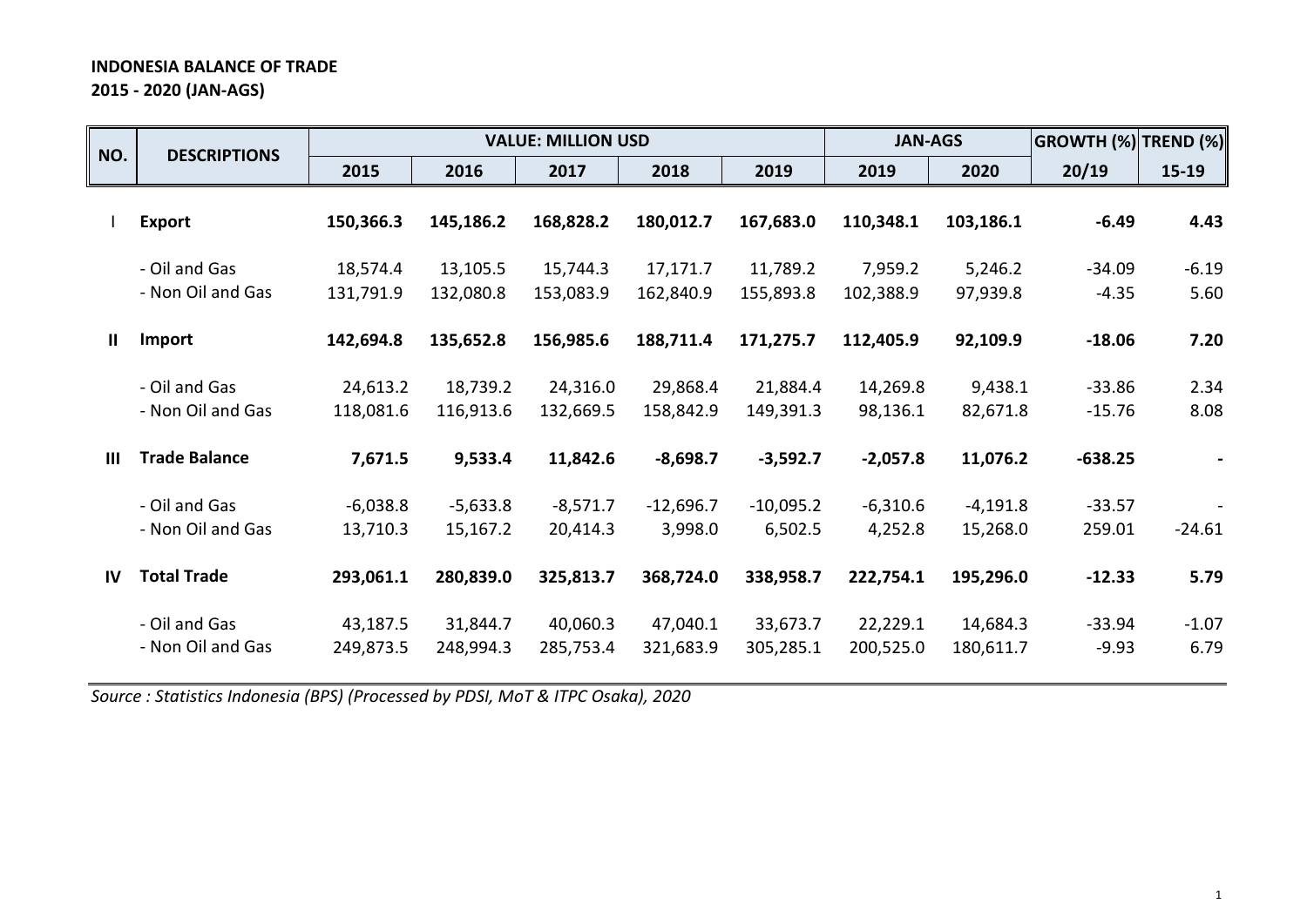# **INDONESIA BALANCE OF TRADE 2015 - 2020 (JAN-AGS)**

| NO.            | <b>DESCRIPTIONS</b>                |                         |                       | <b>QUANTITY: THOUSAND MT</b> |                          |                          | <b>JAN-AGS</b>          |                         | <b>GROWTH (%)</b>    | <b>TREND (%)</b> |
|----------------|------------------------------------|-------------------------|-----------------------|------------------------------|--------------------------|--------------------------|-------------------------|-------------------------|----------------------|------------------|
|                |                                    | 2015                    | 2016                  | 2017                         | 2018                     | 2019                     | 2019                    | 2020                    | 20/19                | $15-19$          |
|                | <b>Export</b>                      | 509,661.8               | 514,784.6             | 545,846.6                    | 608,907.5                | 654,474.4                | 426,730.9               | 378,706.0               | $-11.25$             | 6.91             |
|                | - Oil and Gas<br>- Non Oil and Gas | 44,964.7<br>464,697.1   | 43,328.8<br>471,455.8 | 42,505.0<br>503,341.7        | 37,055.5<br>571,852.0    | 26,528.2<br>627,946.2    | 17,424.3<br>409,306.6   | 17,374.3<br>361,331.7   | $-0.29$<br>$-11.72$  | $-11.41$<br>8.28 |
| Ш              | Import                             | 147,093.3               | 152,025.4             | 160,749.3                    | 171,719.4                | 162,628.7                | 105,010.5               | 99,439.3                | $-5.31$              | 3.28             |
|                | - Oil and Gas<br>- Non Oil and Gas | 48,309.1<br>98,784.2    | 48,325.6<br>103,699.7 | 50,370.1<br>110,379.2        | 49,215.6<br>122,503.8    | 40,925.2<br>121,703.5    | 26,359.0<br>78,651.4    | 25,011.6<br>74,427.7    | $-5.11$<br>$-5.37$   | $-3.09$<br>6.01  |
| $\mathbf{III}$ | <b>Trade Balance</b>               | 362,568.4               | 362,759.2             | 385,097.3                    | 437,188.1                | 491,845.6                | 321,720.4               | 279,266.7               | $-13.20$             | 8.29             |
|                | - Oil and Gas<br>- Non Oil and Gas | $-3,344.5$<br>365,912.9 | -4,996.9<br>367,756.1 | $-7,865.1$<br>392,962.4      | $-12,160.1$<br>449,348.2 | $-14,397.0$<br>506,242.6 | $-8,934.7$<br>330,655.2 | $-7,637.2$<br>286,904.0 | $-14.52$<br>$-13.23$ | 8.87             |
| IV             | <b>Total Trade</b>                 | 656,755.1               | 666,809.9             | 706,595.9                    | 780,626.9                | 817,103.1                | 531,741.4               | 478,145.3               | $-10.08$             | 6.13             |
|                | - Oil and Gas<br>- Non Oil and Gas | 93,273.8<br>563,481.3   | 91,654.4<br>575,155.5 | 92,875.0<br>613,720.9        | 86,271.1<br>694,355.9    | 67,453.4<br>749,649.7    | 43,783.3<br>487,958.1   | 42,385.9<br>435,759.4   | $-3.19$<br>$-10.70$  | $-6.84$<br>7.89  |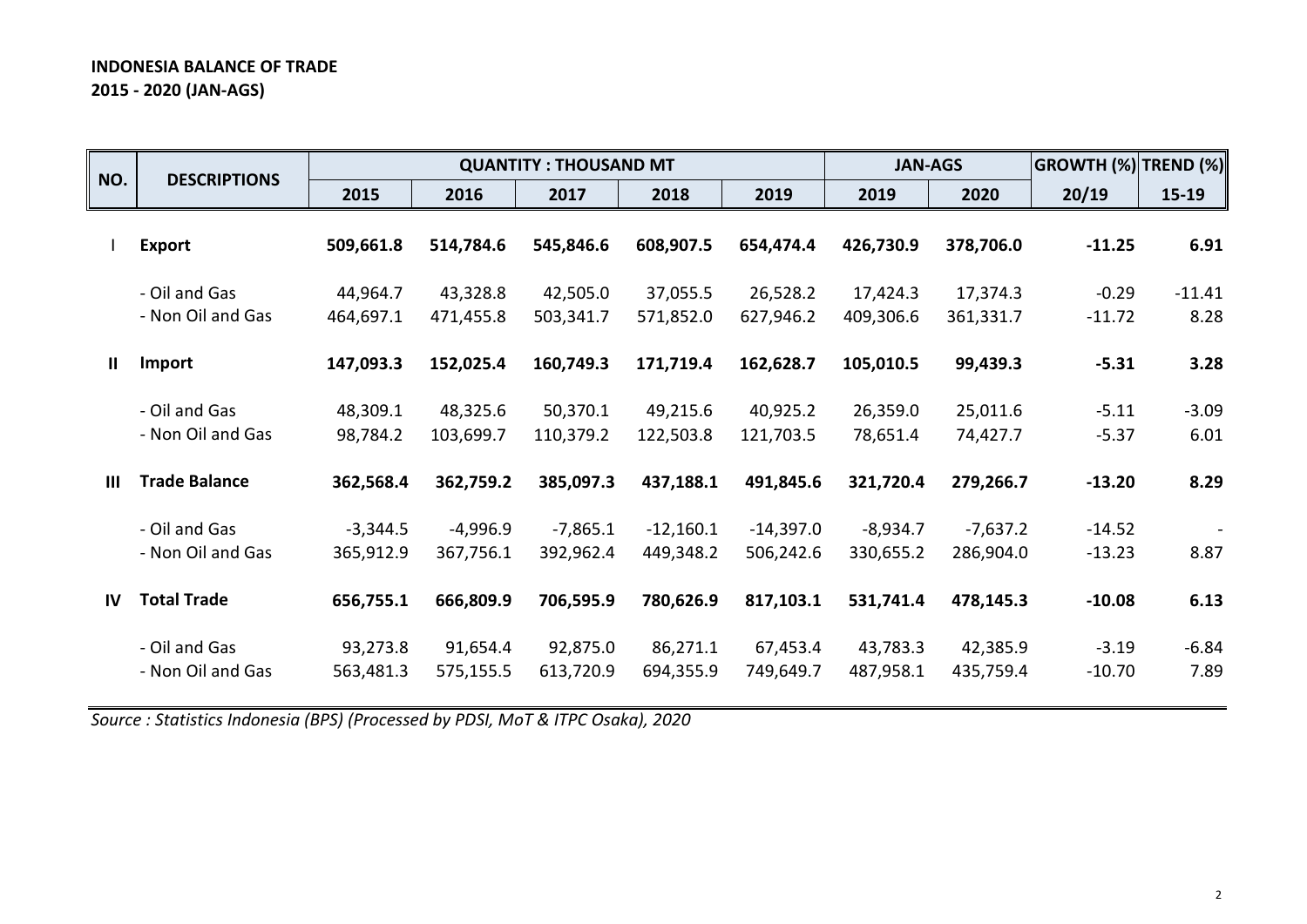# **BILATERAL TRADE BALANCE BETWEEN INDONESIA AND JAPAN 2015 - 2020 (JAN-AGS)**

| NO.          | <b>DESCRIPTIONS</b>  |          |          | <b>VALUE: MILLION USD</b> |            |            | <b>JAN-AGS</b> |          | GROWTH (%) | TREND (%) |
|--------------|----------------------|----------|----------|---------------------------|------------|------------|----------------|----------|------------|-----------|
|              |                      | 2015     | 2016     | 2017                      | 2018       | 2019       | 2019           | 2020     | 20/19      | $15-19$   |
|              | <b>Export</b>        | 18,020.9 | 16,098.6 | 17,798.8                  | 19,465.6   | 16,003.3   | 10,798.3       | 8,863.7  | $-17.92$   | $-0.47$   |
|              | - Oil and Gas        | 4,924.8  | 2,889.1  | 3,108.2                   | 3,157.8    | 2,188.8    | 1,648.1        | 543.0    | $-67.05$   | $-11.84$  |
|              | - Non Oil and Gas    | 13,096.1 | 13,209.5 | 14,690.6                  | 16,307.9   | 13,814.4   | 9,150.1        | 8,320.7  | $-9.07$    | 7.94      |
| Ш.           | Import               | 13,263.5 | 12,984.8 | 15,240.0                  | 17,976.8   | 15,661.8   | 10,549.8       | 7,343.7  | $-30.39$   | 6.80      |
|              | - Oil and Gas        | 30.8     | 58.0     | 30.8                      | 33.2       | 37.1       | 23.4           | 33.3     | 42.28      | $-4.04$   |
|              | - Non Oil and Gas    | 13,232.7 | 12,926.8 | 15,209.3                  | 17,943.6   | 15,624.8   | 10,526.4       | 7,310.4  | $-30.55$   | 11.36     |
| Ш            | <b>Trade Balance</b> | 4,757.4  | 3,113.8  | 2,558.8                   | 1,488.8    | 341.4      | 248.5          | 1,520.0  | 511.70     | $-45.15$  |
|              | - Oil and Gas        | 4,894.0  | 2,831.1  | 3,077.4                   | 3,124.6    | 2,151.8    | 1,624.7        | 509.7    | $-68.63$   | $-11.86$  |
|              | - Non Oil and Gas    | $-136.6$ | 282.7    | $-518.6$                  | $-1,635.7$ | $-1,810.3$ | $-1,376.3$     | 1,010.2  | $-173.40$  |           |
| $\mathbf{I}$ | <b>Total Trade</b>   | 31,284.4 | 29,083.4 | 33,038.8                  | 37,442.4   | 31,665.1   | 21,348.0       | 16,207.4 | $-24.08$   | 2.81      |
|              | - Oil and Gas        | 4,955.6  | 2,947.1  | 3,138.9                   | 3,190.9    | 2,225.9    | 1,671.5        | 576.3    | $-65.52$   | $-11.82$  |
|              | - Non Oil and Gas    | 26,328.8 | 26,136.2 | 29,899.9                  | 34,251.5   | 29,439.2   | 19,676.5       | 15,631.1 | $-20.56$   | 9.68      |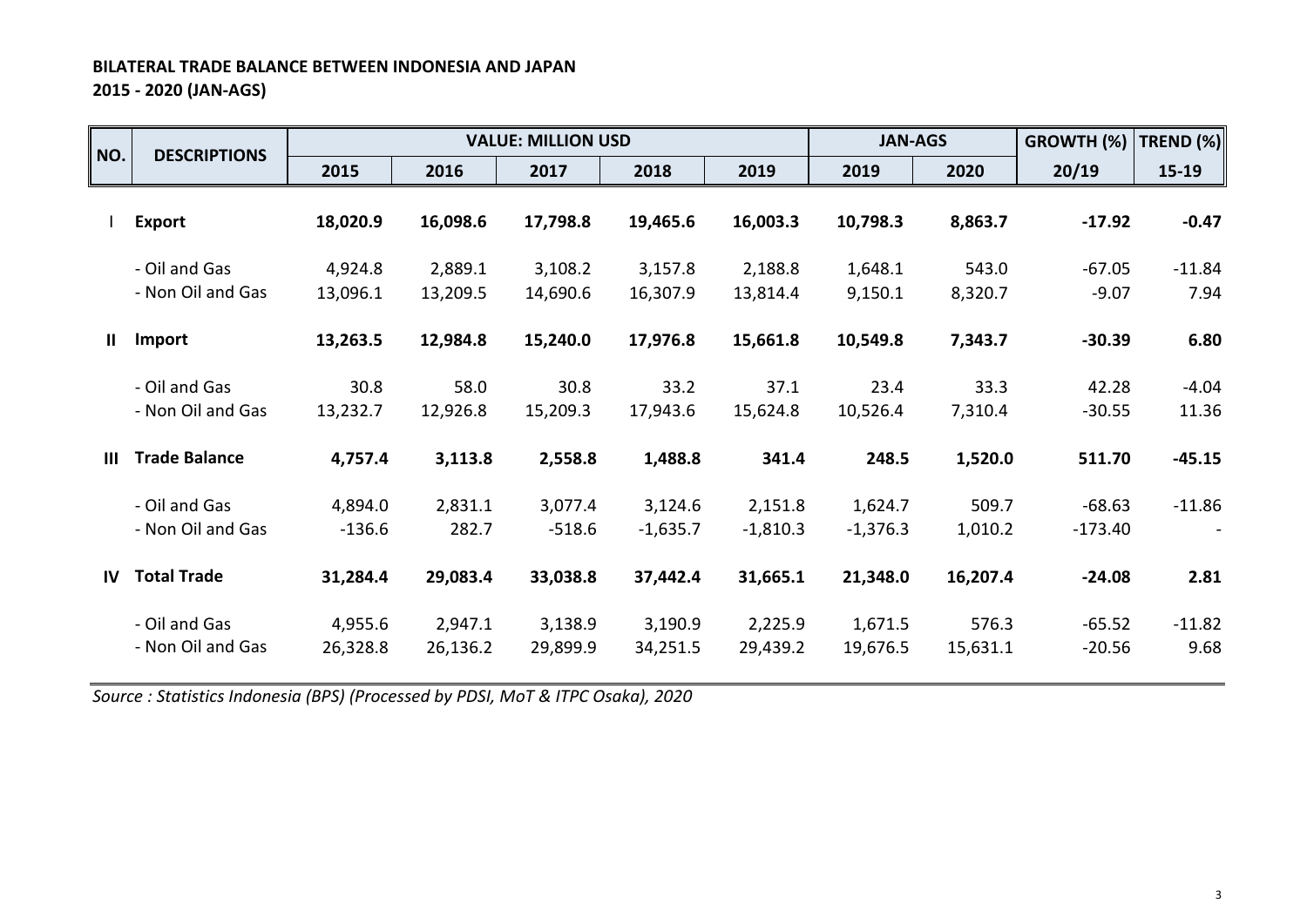# **BILATERAL TRADE BALANCE BETWEEN INDONESIA AND JAPAN 2015 - 2020 (JAN-AGS)**

| NO.       | <b>DESCRIPTIONS</b>                |                      |                     | <b>QUANTITY: THOUSAND MT</b> |                     |                     | <b>JAN-AGS</b>      |                     | GROWTH (%)         | TREND (%)           |
|-----------|------------------------------------|----------------------|---------------------|------------------------------|---------------------|---------------------|---------------------|---------------------|--------------------|---------------------|
|           |                                    | 2015                 | 2016                | 2017                         | 2018                | 2019                | 2019                | 2020                | 20/19              | $15 - 19$           |
|           | <b>Export</b>                      | 47,774.6             | 47,844.0            | 45,634.2                     | 41,575.5            | 39,237.0            | 25,576.5            | 24,789.0            | $-3.08$            | $-5.20$             |
|           | - Oil and Gas<br>- Non Oil and Gas | 10,220.2<br>37,554.4 | 9,068.8<br>38,775.2 | 8,192.6<br>37,441.6          | 6,558.6<br>35,016.9 | 4,301.2<br>34,935.8 | 3,197.4<br>22,379.1 | 1,312.6<br>23,476.3 | $-58.95$<br>4.90   | $-18.58$<br>$-2.43$ |
| Ш         | Import                             | 4,029.1              | 4,170.4             | 4,144.7                      | 4,495.3             | 4,476.0             | 2,771.9             | 2,499.9             | $-9.81$            | 2.90                |
|           | - Oil and Gas<br>- Non Oil and Gas | 21.0<br>4,008.1      | 88.9<br>4,081.5     | 21.5<br>4,123.2              | 21.1<br>4,474.2     | 24.2<br>4,451.8     | 14.6<br>2,757.3     | 53.6<br>2,446.3     | 267.49<br>$-11.28$ | $-10.90$<br>3.06    |
| Ш         | <b>Trade Balance</b>               | 43,745.5             | 43,673.6            | 41,489.5                     | 37,080.2            | 34,761.0            | 22,804.6            | 22,289.0            | $-2.26$            | $-6.04$             |
|           | - Oil and Gas<br>- Non Oil and Gas | 10,199.2<br>33,546.3 | 8,979.9<br>34,693.7 | 8,171.1<br>33,318.4          | 6,537.5<br>30,542.6 | 4,277.0<br>30,484.0 | 3,182.8<br>19,621.8 | 1,259.0<br>21,030.0 | $-60.44$<br>7.18   | $-18.58$<br>$-3.14$ |
| <b>IV</b> | <b>Total Trade</b>                 | 51,803.7             | 52,014.4            | 49,778.8                     | 46,070.8            | 43,713.0            | 28,348.4            | 27,288.9            | $-3.74$            | $-4.51$             |
|           | - Oil and Gas<br>- Non Oil and Gas | 10,241.2<br>41,562.4 | 9,157.7<br>42,856.8 | 8,214.0<br>41,564.8          | 6,579.7<br>39,491.1 | 4,325.4<br>39,387.6 | 3,212.0<br>25,136.4 | 1,366.3<br>25,922.6 | $-57.46$<br>3.13   | $-18.57$<br>$-1.88$ |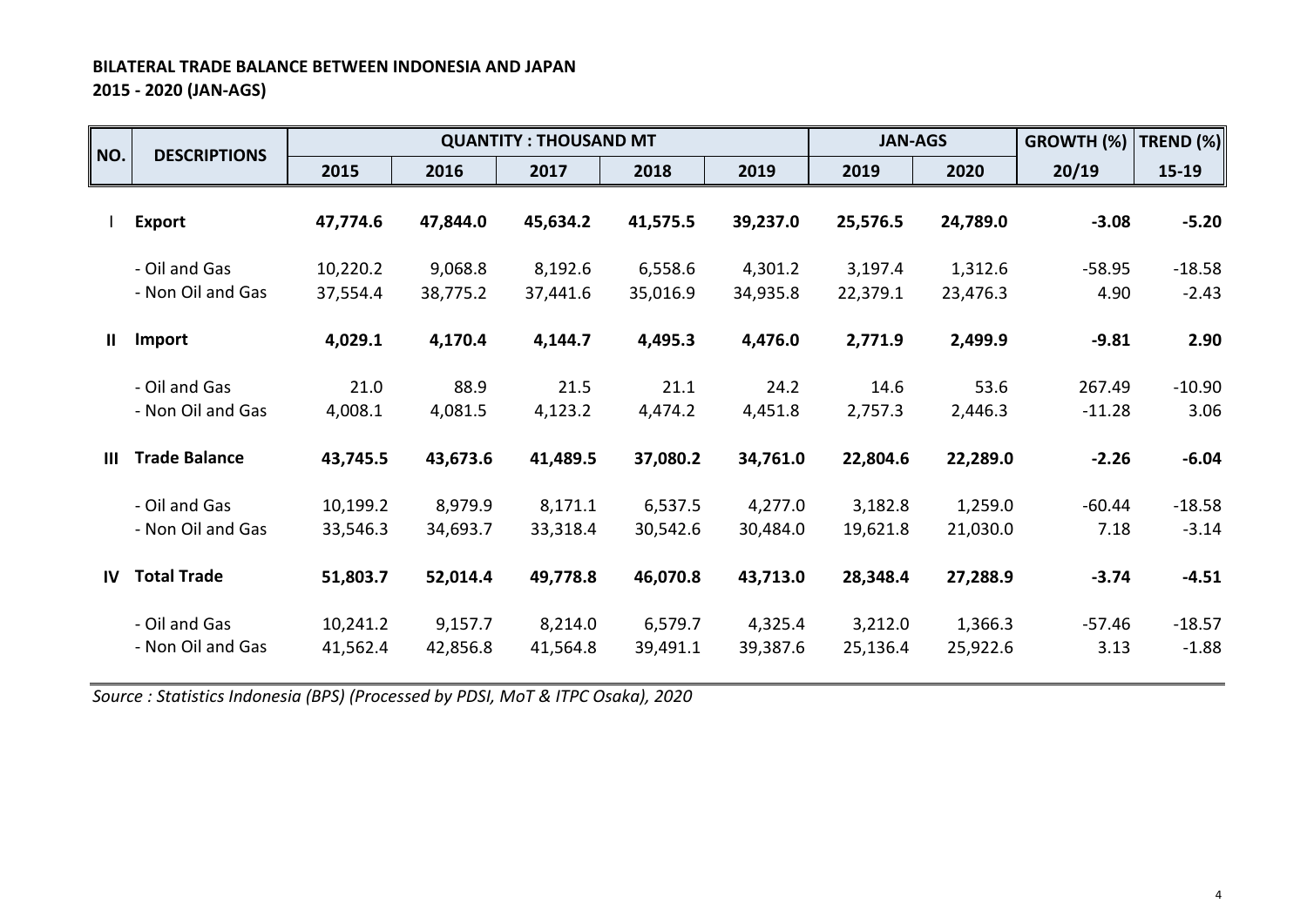|                |           |                                                                                                                                                                                              |          |          | <b>VALUE: MILLION USD</b> |          |          | <b>JAN-AGS</b> |         | GROWTH (%) TREND (%) |          |
|----------------|-----------|----------------------------------------------------------------------------------------------------------------------------------------------------------------------------------------------|----------|----------|---------------------------|----------|----------|----------------|---------|----------------------|----------|
| <b>NO</b>      | <b>HS</b> | <b>DESCRIPTIONS</b>                                                                                                                                                                          | 2015     | 2016     | 2017                      | 2018     | 2019     | 2019           | 2020    | 20/19                | $15-19$  |
|                |           | <b>TOTAL EXPORT</b>                                                                                                                                                                          | 18,020.9 | 16,098.6 | 17,798.8                  | 19,465.6 | 16,003.3 | 10,798.3       | 8,863.7 | $-17.92$             | $-0.47$  |
|                |           | <b>OIL AND GAS</b>                                                                                                                                                                           | 4,924.8  | 2,889.1  | 3,108.2                   | 3,157.8  | 2,188.8  | 1,648.1        | 543.0   | $-67.05$             | $-14.21$ |
| 1              | 27        | Mineral fuels, mineral oils and products of their distillation;                                                                                                                              | 4,924.8  | 2,889.1  | 3,108.2                   | 3,157.8  | 2,188.8  | 1,648.1        | 543.0   | $-67.05$             | $-14.21$ |
|                |           | bituminous substances; mineral waxes                                                                                                                                                         |          |          |                           |          |          |                |         |                      |          |
|                |           | <b>NON OIL AND GAS</b>                                                                                                                                                                       | 13,096.1 | 13,209.5 | 14,690.6                  | 16,307.9 | 13,814.4 | 9,150.1        | 8,320.7 | $-9.07$              | 3.23     |
| $\mathbf{1}$   | 27        | Mineral fuels, mineral oils and products of their distillation;<br>bituminous substances; mineral waxes                                                                                      | 2,035.7  | 1,990.5  | 2,506.2                   | 2,788.8  | 2,336.9  | 1,611.5        | 1,224.1 | $-24.04$             | 6.32     |
| $\overline{2}$ | 85        | Electrical machinery and equipments and parts thereof;<br>sound recorders/reproducers, television image and sound<br>recorders and reproducers and parts and accessories of such<br>articles | 1,146.5  | 1,131.8  | 1,324.1                   | 1,533.4  | 1,461.5  | 1,035.2        | 824.7   | $-20.33$             | 8.21     |
| 3              | 71        | Natural and cultured pearls, precious/semi precious stones,<br>and precious metal, and articlles thereof, imitation jewellery;<br>coin                                                       | 671.8    | 736.3    | 917.7                     | 1,199.8  | 803.0    | 449.2          | 625.9   | 39.33                | 8.82     |
| 4              | 75        | Nickel and articles thereof                                                                                                                                                                  | 795.5    | 586.8    | 633.0                     | 782.4    | 788.5    | 428.8          | 497.3   | 15.97                | 2.74     |
| 5              | 44        | Wood and articles of wood; wood charcoal                                                                                                                                                     | 816.7    | 793.3    | 813.4                     | 964.3    | 819.9    | 540.1          | 473.2   | $-12.39$             | 2.05     |
| 6              | 40        | Rubber and articles thereof                                                                                                                                                                  | 793.5    | 752.5    | 997.4                     | 882.1    | 925.4    | 651.2          | 443.8   | $-31.85$             | 4.77     |
| $\overline{7}$ | 84        | Nuclear reactors, boilers, machinery and mechanical<br>appliances; parts thereof                                                                                                             | 672.7    | 601.1    | 670.9                     | 692.9    | 684.9    | 440.2          | 436.2   | $-0.92$              | 1.80     |
| 8              | 39        | Plastics and articles thereof                                                                                                                                                                | 397.0    | 412.1    | 426.3                     | 490.8    | 479.3    | 321.8          | 288.1   | $-10.45$             | 5.67     |
| 9              | 87        | Vehicles other than railway/tramway rolling-stock, and parts<br>and accessories thereof                                                                                                      | 479.7    | 488.5    | 537.6                     | 568.5    | 541.9    | 364.4          | 273.9   | $-24.85$             | 4.03     |
| 10             | 03        | Fish and crustaceans, Molluscs and other aquatic<br>inverterbrates                                                                                                                           | 476.9    | 471.3    | 517.8                     | 496.2    | 459.2    | 304.7          | 270.3   | $-11.31$             | $-0.24$  |
| 11             | 62        | Articles of apparel and clothing accessories, not knitted or<br>crocheted                                                                                                                    | 340.7    | 359.0    | 430.9                     | 441.1    | 444.7    | 292.6          | 269.2   | $-7.99$              | 7.67     |
| 12             | 26        | Ores, slag, and ash                                                                                                                                                                          | 1,068.2  | 1,300.4  | 1,003.6                   | 1,237.7  | 190.2    | 95.8           | 239.9   | 150.47               | $-29.53$ |
| 13             | 48        | Paper and paperboard; articles of paper pulp or of<br>paper/paperboard                                                                                                                       | 396.7    | 373.7    | 345.0                     | 356.8    | 380.2    | 258.3          | 235.0   | $-9.01$              | $-1.30$  |
| 14             | 64        | Footwear, gaiters and the like; parts of such articles                                                                                                                                       | 275.0    | 305.0    | 328.2                     | 337.7    | 295.8    | 201.0          | 208.6   | 3.80                 | 2.51     |
| 15             | 61        | Articles of apparel and clothing accessories, knitted or<br>crocheted                                                                                                                        | 336.8    | 310.4    | 360.1                     | 426.3    | 361.1    | 240.4          | 207.1   | $-13.83$             | 4.67     |
| 16             | 15        | Animal or vegetable fats and oils and their cleavage products;<br>prepared edible fats; animal or vegetables waxes                                                                           | 100.7    | 186.2    | 236.8                     | 269.6    | 192.3    | 132.4          | 160.7   | 21.43                | 18.11    |
| 17             | 14        | Vegetable plaiting materials; vegetable products not<br>elsewhere specified or included                                                                                                      | 20.5     | 35.6     | 79.4                      | 85.4     | 119.8    | 66.1           | 152.1   | 130.09               | 55.42    |
| 18             | 29        | Organic chemicals                                                                                                                                                                            | 189.2    | 221.9    | 265.4                     | 269.8    | 229.3    | 154.3          | 149.3   | $-3.23$              | 5.97     |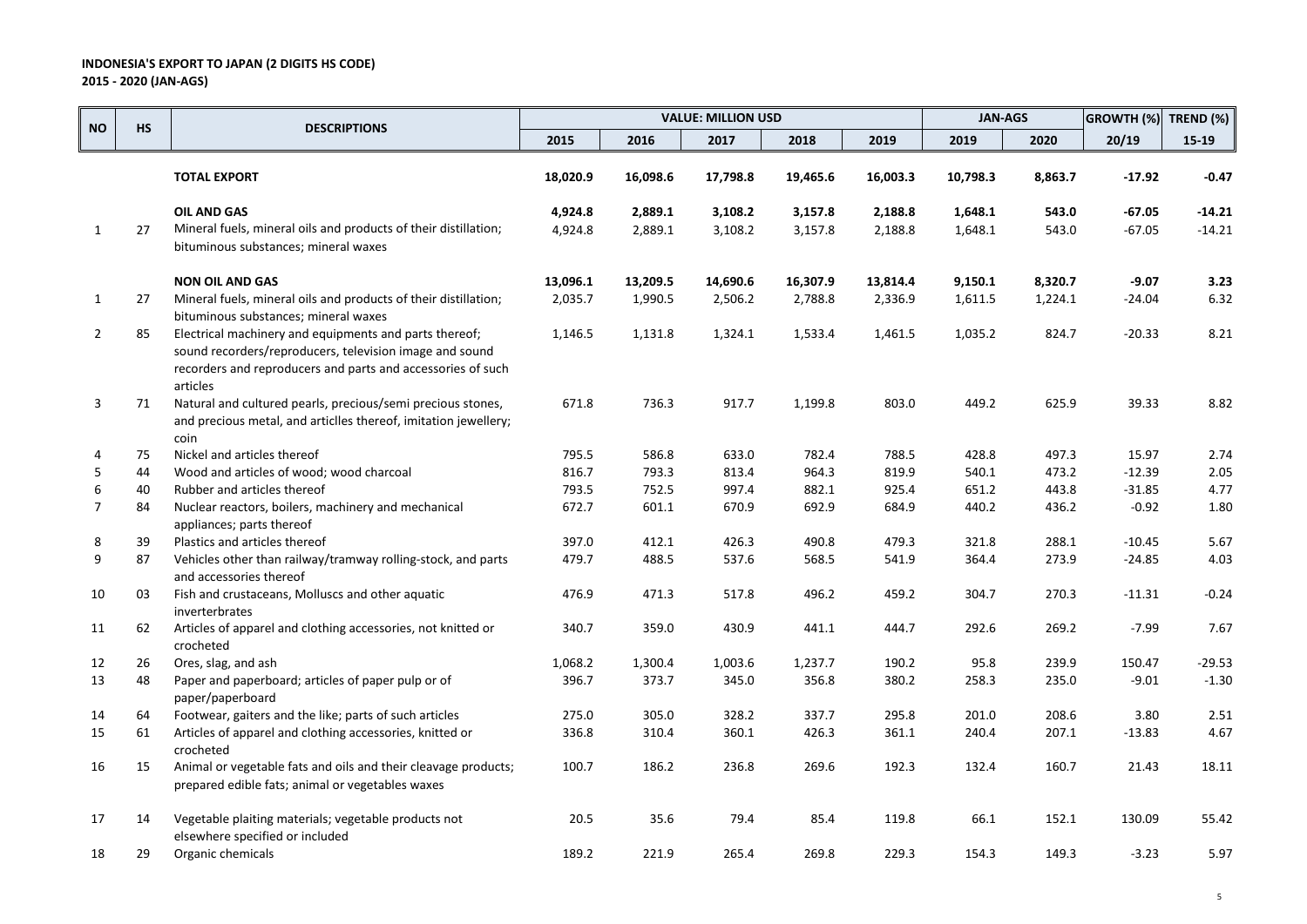|           |           |                                                                                                                                                                                                                                                |       |       | <b>VALUE: MILLION USD</b> |       |       | <b>JAN-AGS</b> |       | <b>GROWTH (%)</b> | TREND (%) |
|-----------|-----------|------------------------------------------------------------------------------------------------------------------------------------------------------------------------------------------------------------------------------------------------|-------|-------|---------------------------|-------|-------|----------------|-------|-------------------|-----------|
| <b>NO</b> | <b>HS</b> | <b>DESCRIPTIONS</b>                                                                                                                                                                                                                            | 2015  | 2016  | 2017                      | 2018  | 2019  | 2019           | 2020  | 20/19             | $15 - 19$ |
| 19        | 94        | Furnitures, bedding, mattresses, mattress supports, cushions<br>and stuffed furnishing; lamps and lighting fittings, Not<br>elsewhere specified or included; iluminated signs, iluminated<br>name plates and the like; prefabricated buildings | 190.0 | 191.2 | 178.8                     | 168.3 | 176.6 | 115.8          | 106.4 | $-8.04$           | $-2.70$   |
| 20        | 16        | Preparations of meat/fish/crustaceans/mollucs or other<br>aquatic invertebratas                                                                                                                                                                | 122.8 | 122.5 | 135.5                     | 156.7 | 175.1 | 108.8          | 104.1 | $-4.28$           | 10.04     |
| 21        | 38        | Miscellaneous chemical products                                                                                                                                                                                                                | 67.2  | 84.1  | 101.1                     | 111.0 | 113.8 | 76.2           | 102.0 | 33.82             | 14.23     |
| 22        | 55        | Man-made staple fibres                                                                                                                                                                                                                         | 173.7 | 168.3 | 160.3                     | 175.0 | 174.2 | 118.8          | 90.3  | $-23.99$          | 0.45      |
| 23        | 80        | Tin and articles thereof                                                                                                                                                                                                                       | 75.1  | 104.5 | 201.9                     | 217.6 | 120.5 | 89.0           | 68.5  | $-22.97$          | 18.30     |
| 24        | 73        | Articles of iro and steel                                                                                                                                                                                                                      | 106.4 | 101.7 | 115.2                     | 129.0 | 112.5 | 80.5           | 64.8  | $-19.55$          | 3.53      |
| 25        | 30        | Pharmaceutical products                                                                                                                                                                                                                        | 40.1  | 64.1  | 65.5                      | 71.2  | 73.2  | 50.9           | 54.4  | 6.96              | 13.98     |
| 26        | 92        | Musical instruments; parts and accessories of such articles                                                                                                                                                                                    | 95.4  | 102.4 | 96.4                      | 94.6  | 98.1  | 65.1           | 54.1  | $-16.82$          | $-0.24$   |
| 27        | 09        | Coffee, tea, mate, and spices                                                                                                                                                                                                                  | 139.0 | 115.0 | 100.5                     | 100.6 | 85.5  | 60.3           | 49.1  | $-18.56$          | $-10.47$  |
| 28        | 52        | Cotton                                                                                                                                                                                                                                         | 115.5 | 115.9 | 107.4                     | 108.8 | 90.4  | 62.6           | 47.8  | $-23.63$          | $-5.38$   |
| 29        | 54        | Man-made filaments                                                                                                                                                                                                                             | 94.3  | 87.3  | 88.4                      | 87.9  | 84.7  | 56.5           | 46.4  | $-17.78$          | $-2.05$   |
| 30        | 63        | Other made up textile articles; sets; worn clothing and worn<br>textile articles; rags                                                                                                                                                         | 62.4  | 66.3  | 67.1                      | 85.9  | 83.2  | 51.8           | 44.1  | $-14.89$          | 8.70      |
| 31        | 24        | Tobacco and manufactured tobacco substitutes                                                                                                                                                                                                   | 2.3   | 3.9   | 10.8                      | 29.2  | 63.4  | 48.6           | 42.6  | $-12.31$          | 138.17    |
| 32        | 56        | Wadding, felt, and non-wovens; special yarn; twine, cordage,<br>ropes and cables and articles theoreof                                                                                                                                         | 40.0  | 41.9  | 50.1                      | 45.0  | 39.4  | 25.9           | 31.8  | 22.93             | 0.42      |
| 33        | 28        | Inorganic chemicals; organic or inorganic compounds of<br>precious metals, of rare-earth, of radioactive elements or of<br>isotopes                                                                                                            | 80.1  | 83.3  | 59.9                      | 73.1  | 58.1  | 36.8           | 27.7  | $-24.78$          | $-7.44$   |
| 34        | 90        | Optical, photographic, cinematographic, measuring, checking,<br>precision, medical or surgical instruments and apparatus;<br>parts and accessories thereof                                                                                     | 48.8  | 40.9  | 32.6                      | 39.9  | 39.3  | 25.8           | 25.3  | $-1.78$           | $-4.52$   |
| 35        | 95        | Toys, games and sports requisiters; parts and accessories<br>thereof                                                                                                                                                                           | 27.3  | 35.6  | 37.3                      | 37.3  | 36.5  | 24.9           | 22.3  | $-10.40$          | 6.50      |
| 36        | 18        | Cocoa and cocoa preparations                                                                                                                                                                                                                   | 34.8  | 41.7  | 27.7                      | 35.7  | 35.3  | 24.1           | 19.6  | $-18.52$          | $-1.23$   |
| 37        | 42        | Articles of leather; saddlery and harness; travel goods,<br>handbags and similar containers; articles of animal gut (other<br>than silk-worm gut)                                                                                              | 23.6  | 27.2  | 32.8                      | 30.7  | 31.8  | 20.8           | 19.2  | $-8.13$           | 7.44      |
| 38        | 74        | Cooper and articles thereof                                                                                                                                                                                                                    | 43.7  | 43.4  | 67.4                      | 69.3  | 59.8  | 52.4           | 19.0  | $-63.69$          | 11.58     |
| 39        | 69        | Ceramic products                                                                                                                                                                                                                               | 37.0  | 38.9  | 41.1                      | 45.6  | 43.7  | 30.4           | 18.8  | $-38.10$          | 5.03      |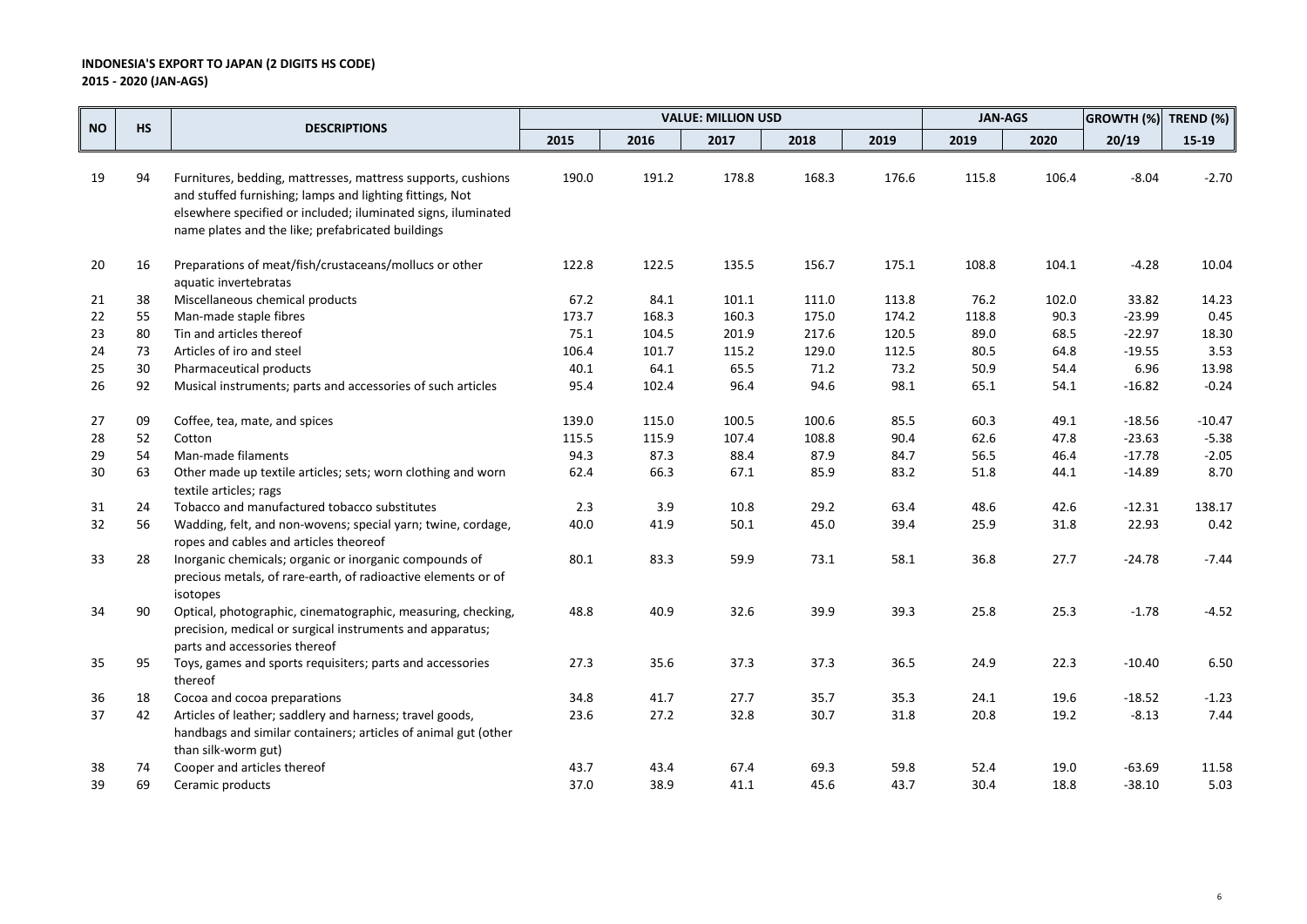|           |           |                                                                                                                                                                                                                                                                             | <b>VALUE: MILLION USD</b> |      |      |      | <b>JAN-AGS</b> |      | GROWTH (%) TREND (%) |          |          |
|-----------|-----------|-----------------------------------------------------------------------------------------------------------------------------------------------------------------------------------------------------------------------------------------------------------------------------|---------------------------|------|------|------|----------------|------|----------------------|----------|----------|
| <b>NO</b> | <b>HS</b> | <b>DESCRIPTIONS</b>                                                                                                                                                                                                                                                         | 2015                      | 2016 | 2017 | 2018 | 2019           | 2019 | 2020                 | 20/19    | $15-19$  |
| 40        | 34        | Soap, organic surfasce-active agents, washing, and lubricating<br>preparation, artificial waxes, prepared waxes, polishing or<br>scouring preparations, candles and similar articles, modelling<br>pastes, "dental waxes" and dental preparations with a basis<br>of plaste | 15.7                      | 18.5 | 22.6 | 24.1 | 23.4           | 16.5 | 18.3                 | 10.84    | 11.22    |
| 41        | 70        | Glass and glassware                                                                                                                                                                                                                                                         | 24.6                      | 26.9 | 19.9 | 26.5 | 25.2           | 18.4 | 18.2                 | $-1.23$  | 0.38     |
| 42        | 07        | Edible vegetables and certain roots and tubers                                                                                                                                                                                                                              | 16.0                      | 16.8 | 21.7 | 20.4 | 22.3           | 15.2 | 16.3                 | 7.39     | 9.07     |
| 43        | 83        | Miscellaneous articles of base metal                                                                                                                                                                                                                                        | 27.7                      | 29.5 | 27.3 | 26.3 | 26.6           | 17.6 | 16.2                 | $-8.04$  | $-1.94$  |
| 44        | 19        | Preparations of cereals, flour, starch or milk; pastrycooks'<br>products                                                                                                                                                                                                    | 5.0                       | 10.5 | 15.9 | 18.6 | 20.2           | 11.6 | 14.6                 | 26.19    | 39.79    |
| 45        | 59        | Impregnated, coated, covered or laminated textile fabrics;<br>textile articles of a kind suitable for industrial use                                                                                                                                                        | 19.2                      | 20.4 | 27.6 | 32.8 | 33.2           | 22.2 | 14.0                 | $-36.76$ | 17.03    |
| 46        | 20        | Preparations of vegetables, fruits, nuts or other part of plants                                                                                                                                                                                                            | 17.6                      | 14.4 | 16.4 | 15.7 | 16.8           | 12.2 | 13.6                 | 11.15    | $-0.05$  |
| 47        | 82        | Tools, implements, cutlery, spoon and forks, of base metal<br>and parts thereof of base metal                                                                                                                                                                               | 6.8                       | 8.9  | 17.8 | 25.0 | 21.2           | 14.6 | 12.2                 | $-16.37$ | 38.95    |
| 48        | 32        | Tanning or dyeing extracts, tannins and their derivatives; dyes,<br>pigments and other colouring matter; paints and varnishes;<br>putty and other mastics; ink                                                                                                              | 22.5                      | 49.7 | 59.7 | 56.0 | 41.4           | 34.8 | 12.0                 | $-65.42$ | 14.33    |
| 49        | 23        | Residues and waste from the food industries; prepared<br>animal fodder                                                                                                                                                                                                      | 18.4                      | 14.4 | 10.2 | 12.1 | 15.0           | 11.1 | 11.3                 | 2.35     | $-5.67$  |
| 50        | 33        | Essential oils and resinoids; perfumery, cosmetic or toilet<br>preparatio                                                                                                                                                                                                   | 8.5                       | 12.0 | 14.0 | 12.4 | 18.7           | 12.3 | 11.2                 | $-8.86$  | 17.26    |
| 51        | 76        | Aluminium and articles thereof                                                                                                                                                                                                                                              | 23.4                      | 31.6 | 36.4 | 57.7 | 39.9           | 15.3 | 10.9                 | $-28.90$ | 18.20    |
| 52        | 21        | Miscellaneous edible preparations                                                                                                                                                                                                                                           | 8.1                       | 7.9  | 12.8 | 12.0 | 13.0           | 8.0  | $10.2\,$             | 27.21    | 14.60    |
| 53        | 47        | Pulp of wood or of other fibrous cellulosic material;                                                                                                                                                                                                                       | 72.5                      | 45.4 | 52.2 | 45.5 | 26.2           | 17.2 | 9.5                  | $-44.59$ | -18.43   |
|           |           | recovered (waste and scrap) paper or paperboard                                                                                                                                                                                                                             |                           |      |      |      |                |      |                      |          |          |
| 54        | 72        | Iron and steel                                                                                                                                                                                                                                                              | 38.5                      | 18.3 | 16.1 | 29.7 | 16.6           | 11.6 | 8.9                  | $-22.95$ | $-11.27$ |
| 55        | 65        | Headgear and parts thereof                                                                                                                                                                                                                                                  | 8.2                       | 9.1  | 9.6  | 11.4 | 11.9           | 8.5  | 8.9                  | 4.53     | 9.99     |
| 56        | 57        | Carpets and other textile floor coverings                                                                                                                                                                                                                                   | 14.9                      | 17.5 | 22.2 | 26.1 | 22.3           | 14.8 | 8.9                  | $-39.98$ | 12.83    |
| 57        | 96        | Miscellaneous manufactured articles                                                                                                                                                                                                                                         | 15.4                      | 17.3 | 16.1 | 15.9 | 14.1           | 9.7  | 8.0                  | $-17.28$ | $-2.60$  |
| 58        | 68        | Articles of stone, plaster, cement, asbestos, mica or similar<br>material                                                                                                                                                                                                   | 7.8                       | 7.9  | 9.9  | 9.2  | 12.5           | 7.7  | 7.5                  | $-1.83$  | 11.45    |
| 59        | 13        | Lac; gums; resins and other vegetable saps and extracts                                                                                                                                                                                                                     | 8.3                       | 7.1  | 7.5  | 8.9  | 9.1            | 5.6  | 4.9                  | $-11.48$ | 4.39     |
| 60        | 17        | Sugar and sugar confectionery                                                                                                                                                                                                                                               | 6.5                       | 6.7  | 6.9  | 5.9  | 6.5            | 4.4  | 4.7                  | 7.03     | $-1.42$  |
| 61        | 91        | Clocks and watches and parts thereof                                                                                                                                                                                                                                        | 0.0                       | 2.8  | 7.1  | 7.6  | 6.4            | 4.2  | 4.1                  | $-0.77$  | 331.22   |
| 62        | 31        | Fertilizers                                                                                                                                                                                                                                                                 | 5.8                       | 6.1  | 5.4  | 5.5  | 4.8            | 3.5  | 4.1                  | 16.37    | $-4.79$  |
| 63        | 99        | Postal packages, parcels, and returned goods                                                                                                                                                                                                                                | 2.1                       | 6.1  | 3.2  | 3.4  | 5.8            | 3.5  | 3.5                  | 1.44     | 15.84    |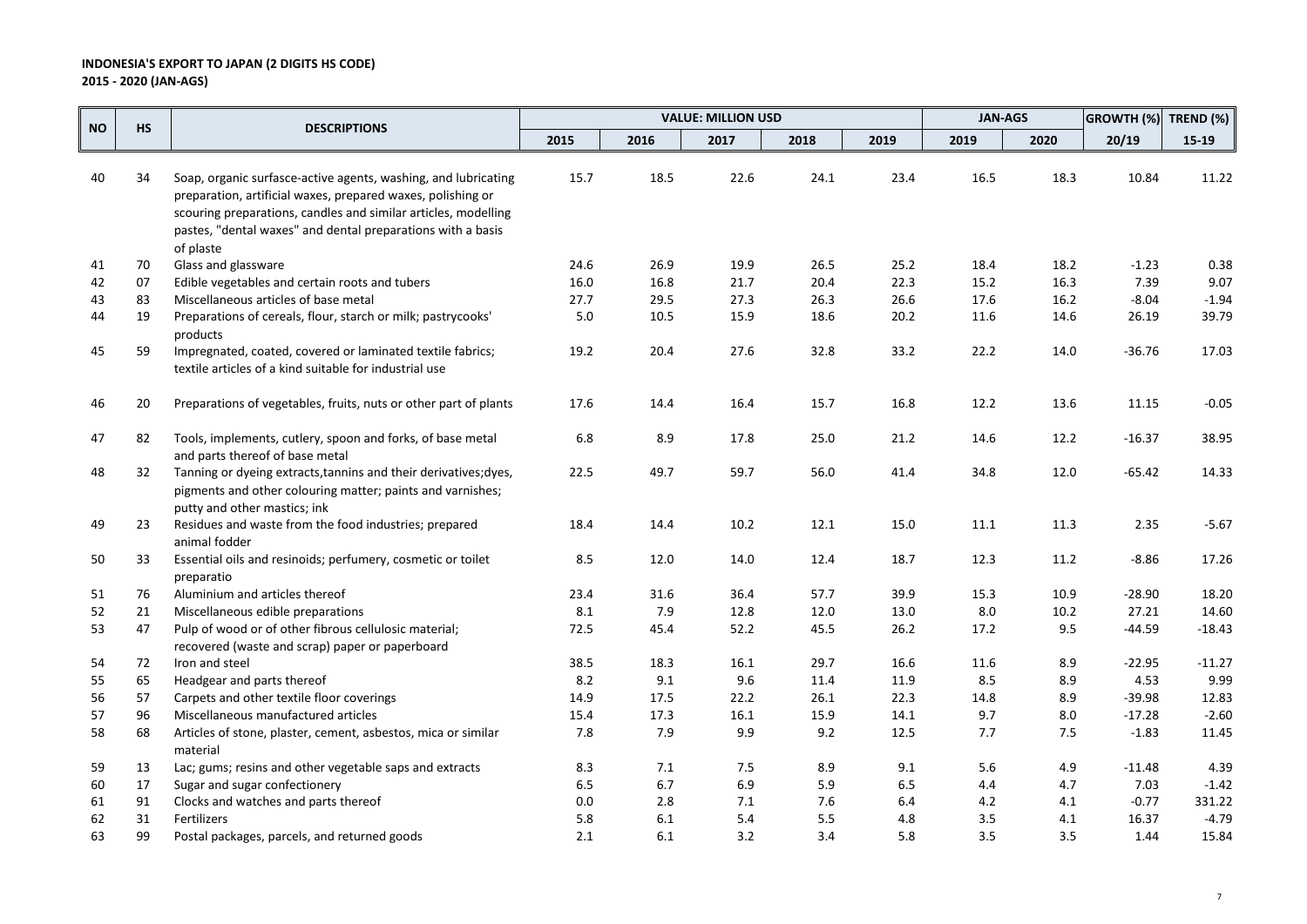|           |           |                                                                                                                         |         |         | <b>VALUE: MILLION USD</b> |         |      | <b>JAN-AGS</b> |         | GROWTH (%) TREND (%) |          |
|-----------|-----------|-------------------------------------------------------------------------------------------------------------------------|---------|---------|---------------------------|---------|------|----------------|---------|----------------------|----------|
| <b>NO</b> | <b>HS</b> | <b>DESCRIPTIONS</b>                                                                                                     | 2015    | 2016    | 2017                      | 2018    | 2019 | 2019           | 2020    | 20/19                | $15-19$  |
|           |           |                                                                                                                         |         |         |                           |         |      |                |         |                      |          |
| 64        | 05        | Products of animal origin, not elsewhere specified or included                                                          | 2.1     | 2.7     | 2.6                       | 3.3     | 5.6  | 3.4            | 3.0     | $-11.67$             | 24.71    |
| 65        | 12        | Oil seeds and oleaginous fruits; miscellaneous grains, seed,                                                            | 5.9     | 2.9     | 3.6                       | 3.4     | 2.7  | 1.8            | 2.9     | 58.14                | $-13.41$ |
|           |           | and fruits; industrial or medical plants; straw and fodder                                                              |         |         |                           |         |      |                |         |                      |          |
| 66        | 08        | Edible fruits and nuts; peel of citrus fruit or melons                                                                  | 2.9     | 6.1     | 3.9                       | 4.3     | 3.7  | 2.7            | 2.5     | $-7.46$              | 1.47     |
| 67        | 06        | Live trees and other plants; bulbs, roots and the like; cut<br>flowers and ornamental foliage                           | 4.4     | 4.4     | 4.2                       | 4.5     | 4.1  | 2.3            | 2.4     | 5.45                 | $-0.89$  |
| 68        | 60        | Knitted or crocheted fabrics                                                                                            | 2.9     | 3.3     | 3.5                       | 3.5     | 4.0  | 2.7            | 2.4     | $-10.84$             | 7.38     |
| 69        | 46        | Manufactured of straw or other plaiting materials;<br>basketware and wickerwork                                         | 4.4     | 3.9     | 3.6                       | $3.2$   | 3.1  | 2.4            | $2.1\,$ | $-10.89$             | $-8.81$  |
| 70        | 79        | Zinc and articles thereof                                                                                               | 1.4     | 1.4     | 2.2                       | 4.6     | 2.2  | 1.5            | 1.9     | 21.36                | 22.86    |
| 71        | 35        | Albuminoidal substances; modified starches; glues; enzymes                                                              | 3.7     | 6.6     | 4.9                       | 2.9     | 3.4  | 2.2            | 1.7     | $-19.95$             | $-9.44$  |
| 72        | 22        | Beverages, spirit, and vinegar                                                                                          | 9.2     | 5.4     | 4.3                       | 5.3     | 3.0  | 1.6            | 1.6     | 1.47                 | $-20.31$ |
| 73        | 58        | Special woven fabrics; tufted textile fabrics; lace; tapestrips;<br>embroidery                                          | 2.6     | 2.5     | 1.6                       | 2.0     | 2.4  | 1.6            | 1.5     | $-5.84$              | $-3.87$  |
| 74        | 67        | Prepared feathers and down and articles made of feathers or<br>of down; artificial flowers; articles of human hair      | 3.1     | 3.3     | 2.9                       | 2.4     | 2.1  | 1.4            | 1.4     | 0.47                 | $-10.73$ |
| 75        | 81        | Other base metal; cermets; and articles thereof                                                                         | 13.1    | 7.4     | 2.2                       | 1.7     | 0.9  | 0.6            | 1.2     | 92.53                | $-49.97$ |
| 76        | 11        | Products of the milling industry; malt, starches; inulin; wheat<br>gluten                                               | 3.3     | 2.7     | 2.4                       | 2.1     | 1.9  | 1.4            | $1.2\,$ | $-16.23$             | $-13.09$ |
| 77        | 25        | Salts; sulphur; earths and stone; plastering materials, lime<br>and cement                                              | 1.2     | $1.0\,$ | $1.5\,$                   | 1.8     | 2.7  | 2.0            | 1.0     | $-48.35$             | 24.35    |
| 78        | 53        | Other vegetable textile fibres; paper yarns and woven fabrics<br>of paper yarn                                          | 0.1     | 0.4     | 0.5                       | 1.1     | 1.3  | 0.8            | $1.0$   | 25.17                | 80.97    |
| 79        | 41        | Raw hides, skins(other than furskins), and leather                                                                      | 2.5     | 2.2     | 2.1                       | 1.6     | 1.7  | 1.1            | 0.7     | $-39.19$             | $-10.56$ |
| 80        | 49        | Printed books, newspapers, pictures, and other products of<br>the printing industry, manuscripts, typescripts and plans | 0.9     | 1.2     | $1.4\,$                   | $1.5\,$ | 1.3  | 0.8            | 0.7     | $-18.08$             | 11.14    |
| 81        | 78        | Lead and articles thereof                                                                                               | 3.8     | 7.5     | 11.0                      | 11.8    | 4.8  | 4.7            | 0.3     | $-92.86$             | 9.29     |
| 82        | 01        | Live animals                                                                                                            | 0.2     | 0.3     | 0.3                       | 0.3     | 0.3  | 0.2            | 0.3     | 45.98                | 14.35    |
| 83        | 10        | Cereals                                                                                                                 | $0.8\,$ | 0.5     | 0.4                       | 0.2     | 0.3  | $0.2\,$        | 0.2     | 11.46                | $-24.41$ |
| 84        | 04        | Dairy products, bird's eggs; natural honey, edible products of<br>animal origin, not elsewhere specified or included    | 0.1     | 0.1     | 0.2                       | 0.1     | 0.0  | 0.0            | 0.2     | 1,164.75             | $-27.67$ |
| 85        | 66        | Umbrellas, sun umbrellas, walking sticks, seat-sticks, whips,<br>riding-crops and parts thereof                         | 0.2     | 0.2     | 0.2                       | 0.2     | 0.2  | 0.1            | 0.1     | $-3.85$              | $-1.22$  |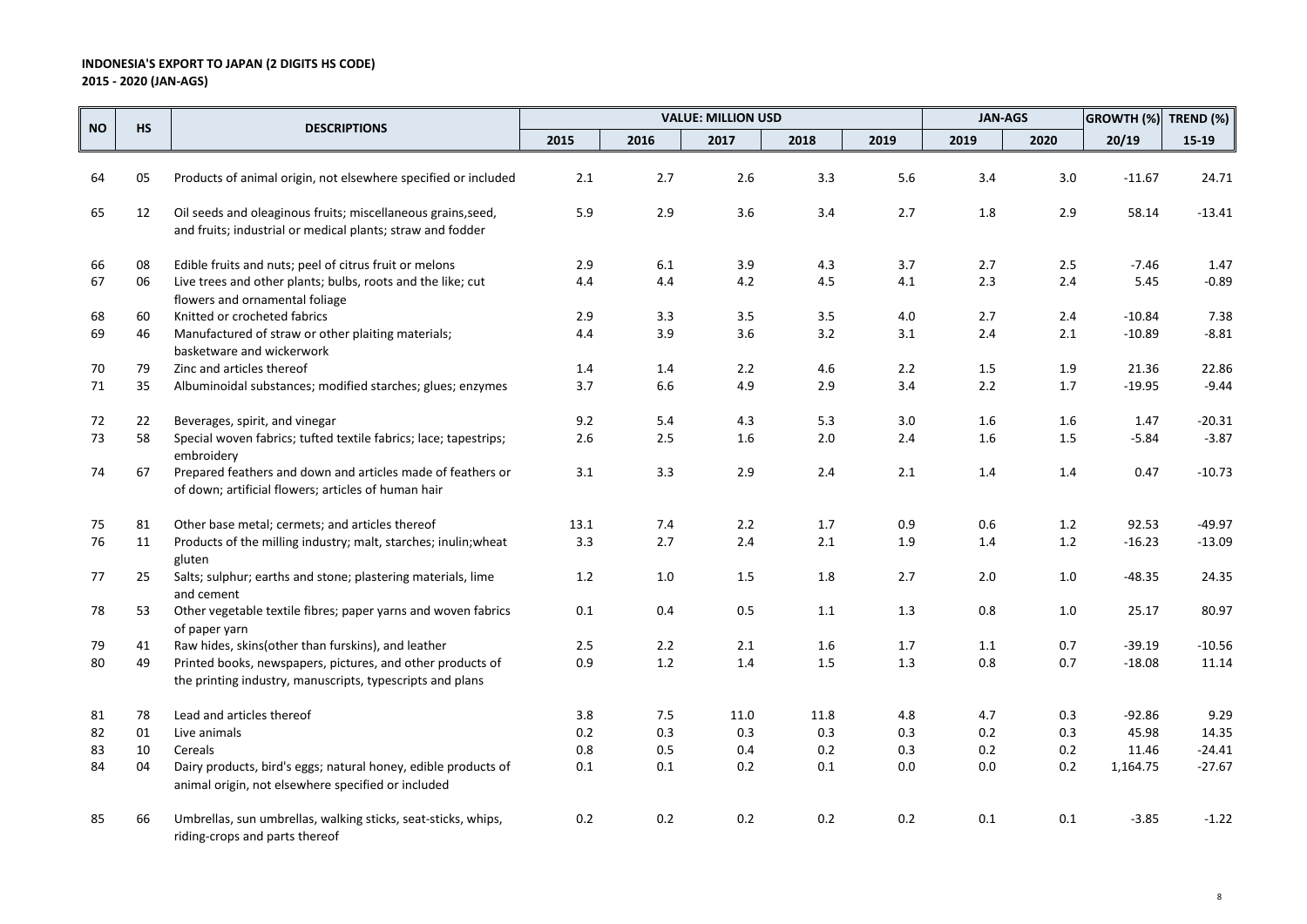|           | <b>HS</b> | <b>DESCRIPTIONS</b>                                                                               |      |      | <b>VALUE: MILLION USD</b> |      |      | <b>JAN-AGS</b> |                          | <b>GROWTH (%)</b> | TREND (%) |
|-----------|-----------|---------------------------------------------------------------------------------------------------|------|------|---------------------------|------|------|----------------|--------------------------|-------------------|-----------|
| <b>NO</b> |           |                                                                                                   | 2015 | 2016 | 2017                      | 2018 | 2019 | 2019           | 2020                     | 20/19             | $15-19$   |
|           |           |                                                                                                   |      |      |                           |      |      |                |                          |                   |           |
| 86        | 36        | Explosives; pyrotechnic products; matches; pyrophonic alloys;<br>certain combustible preparations | 0.3  | 0.2  | 0.3                       | 0.3  | 0.2  | 0.1            | 0.1                      | $-32.19$          | $-2.88$   |
| 87        | 89        | Ships, boat, and floating structures                                                              | 0.0  | 0.1  | 0.1                       | 0.3  | 0.1  | 0.1            | 0.1                      | $-17.69$          | 314.71    |
| 88        | 97        | Works of arts, collectors' piece and antiques                                                     | 0.1  | 0.2  | 0.2                       | 0.2  | 0.1  | 0.1            | 0.1                      | $-11.05$          | 6.50      |
| 89        | 51        | Wool, fine or coarse animal hair; horse hair yarn, woven                                          | 0.0  | 0.0  | 0.0                       | 0.0  | 0.0  | 0.0            | 0.1                      | 55.19             | 5.88      |
|           |           | fabrics                                                                                           |      |      |                           |      |      |                |                          |                   |           |
| 90        | 02        | Meat and edible meat offal                                                                        | 0.2  | 0.1  | 0.2                       | 0.2  | 0.2  | 0.2            | 0.0                      | $-88.49$          | 13.63     |
| 91        | 86        | Railway and tramway locomotive, mechanical traffic, and all                                       | 0.0  | 0.1  | 0.0                       | 0.2  | 0.0  | 0.0            | 0.0                      | 15.25             | 14.93     |
|           |           | kinds                                                                                             |      |      |                           |      |      |                |                          |                   |           |
| 92        | 43        | Furskins and artificial fur; manufactures thereof                                                 | 0.0  | 0.0  | 0.0                       | 0.0  | 0.0  | 0.0            | 0.0                      | $-95.50$          | $-32.60$  |
| 93        | 88        | Aircraft, spacecraft, and parts thereof                                                           | 0.0  | 0.0  | 0.0                       | 0.0  | 0.0  | 0.0            | 0.0                      | $-99.89$          | 3.16      |
| 94        | 50        | Silk                                                                                              |      | 0.0  | 0.0                       | 0.0  | 0.0  | 0.0            | 0.0                      | $-83.56$          |           |
| 95        | 37        | Photographic and cinematographic goods                                                            | 0.0  | 0.1  | 0.0                       | 0.0  | 0.0  | 0.0            | 0.0                      | $-99.89$          | $-34.02$  |
| 96        | 93        | Arms and ammunition; parts and accessories thereof                                                |      |      |                           |      | 0.0  |                | $\overline{\phantom{a}}$ | 0.00              |           |
| 97        | 45        | Cork and articles of cork                                                                         | 0.0  | 0.0  | $\overline{\phantom{a}}$  | 0.0  | 0.0  |                | $\overline{\phantom{a}}$ | 0.00              |           |
| 98        | 98        | Vehicles in ckd and their components                                                              |      |      |                           |      |      |                | $\overline{\phantom{a}}$ | 0.00              |           |
|           |           |                                                                                                   |      |      |                           |      |      |                |                          |                   |           |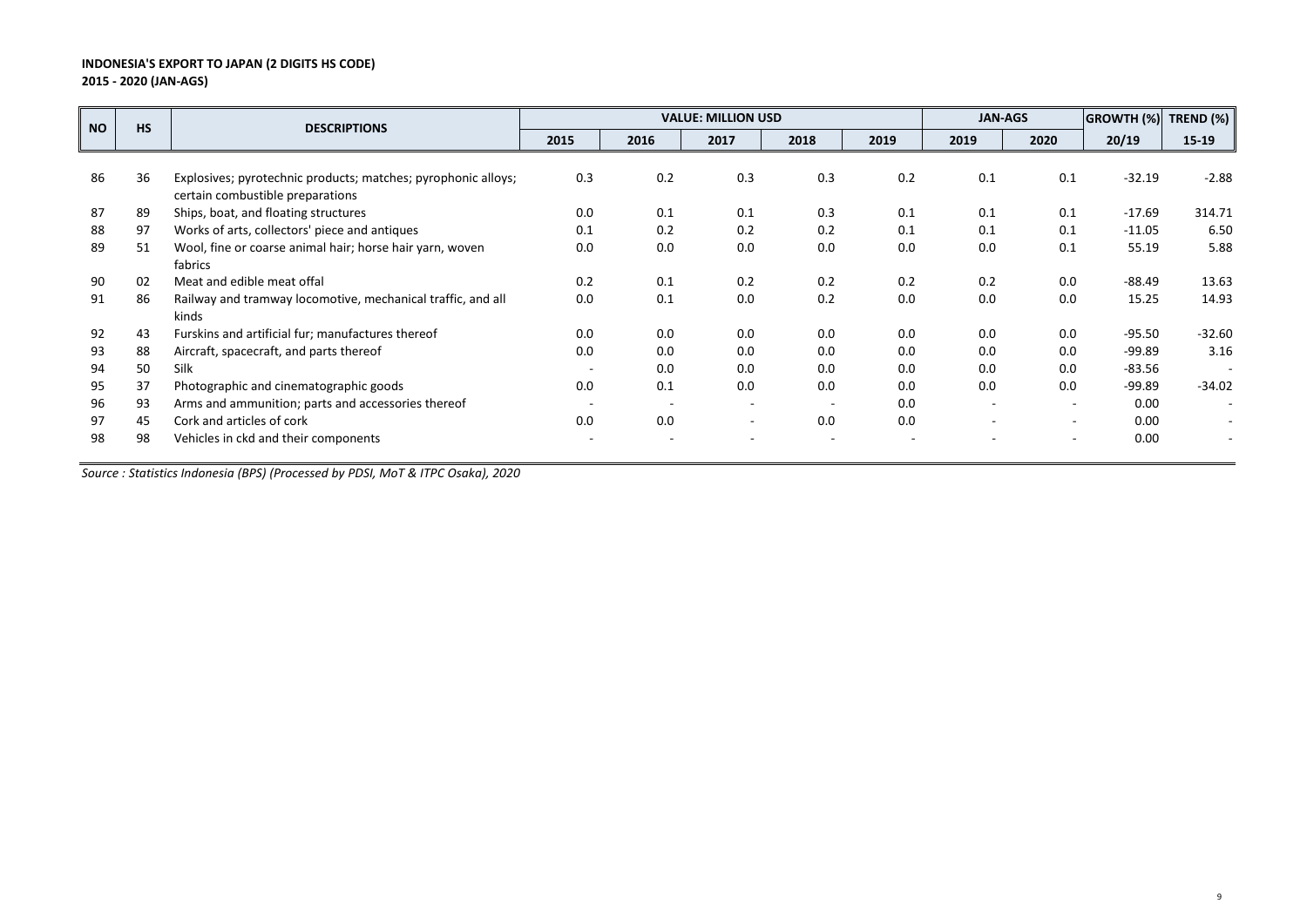|                |           |                                                                                                                                                                                           |          |          | <b>VALUE: MILLION USD</b> |          |          | <b>JAN-AGS</b> |         | GROWTH (%) | TREND (%) |
|----------------|-----------|-------------------------------------------------------------------------------------------------------------------------------------------------------------------------------------------|----------|----------|---------------------------|----------|----------|----------------|---------|------------|-----------|
| <b>NO</b>      | <b>HS</b> | <b>DESCRIPTIONS</b>                                                                                                                                                                       | 2015     | 2016     | 2017                      | 2018     | 2019     | 2019           | 2020    | 20/19      | 15-19     |
|                |           | <b>TOTAL IMPORT</b>                                                                                                                                                                       | 13,263.5 | 12,984.8 | 15,240.0                  | 17,976.8 | 15,661.8 | 10,549.8       | 7,343.7 | $-30.39$   | 6.80      |
|                |           | <b>OIL AND GAS</b>                                                                                                                                                                        | 30.8     | 58.0     | 30.8                      | 33.2     | 37.1     | 23.4           | 33.3    | 42.28      | $-1.87$   |
| 1              | 27        | Mineral fuels, mineral oils and products of their distillation;<br>bituminous substances; mineral waxes                                                                                   | 30.8     | 58.0     | 30.8                      | 33.2     | 37.1     | 23.4           | 33.3    | 42.28      | $-1.87$   |
|                |           | <b>NON OIL AND GAS</b>                                                                                                                                                                    | 13,232.7 | 12,926.8 | 15,209.3                  | 17,943.6 | 15,624.8 | 10,526.4       | 7,310.4 | $-30.55$   | 6.83      |
| 1              | 84        | Nuclear reactors, boilers, machinery and mechanical<br>appliances; parts thereof                                                                                                          | 3,673.5  | 3,351.7  | 3,808.7                   | 4,856.0  | 4,289.3  | 2,927.3        | 1,918.5 | $-34.46$   | 7.04      |
| $\overline{2}$ | 87        | Vehicles other than railway/tramway rolling-stock, and parts<br>and accessories thereof                                                                                                   | 1,679.6  | 1,612.2  | 2,218.1                   | 2,909.2  | 2,363.3  | 1,604.7        | 810.3   | $-49.50$   | 13.58     |
| 3              | 72        | Iron and steel                                                                                                                                                                            | 1,472.4  | 1,445.4  | 1,642.4                   | 1,867.6  | 1,796.4  | 1,186.5        | 801.7   | $-32.43$   | 6.76      |
| 4              | 85        | Electrical machinery and equipments and parts thereof; sound<br>recorders/reproducers, television image and sound recorders<br>and reproducers and parts and accessories of such articles | 1,394.7  | 1,529.0  | 1,732.8                   | 1,706.2  | 1,478.4  | 1,011.5        | 687.0   | $-32.09$   | 2.29      |
| 5              | 39        | Plastics and articles thereof                                                                                                                                                             | 653.3    | 710.7    | 721.9                     | 753.4    | 659.3    | 451.5          | 357.1   | $-20.91$   | 0.77      |
| 6              | 73        | Articles of iro and steel                                                                                                                                                                 | 620.8    | 604.8    | 701.1                     | 788.1    | 658.3    | 420.0          | 356.2   | $-15.19$   | 3.90      |
| $\overline{7}$ | 40        | Rubber and articles thereof                                                                                                                                                               | 470.3    | 438.2    | 551.0                     | 617.6    | 531.8    | 357.6          | 304.6   | $-14.81$   | 6.07      |
| 8              | 90        | Optical, photographic, cinematographic, measuring, checking,<br>precision, medical or surgical instruments and apparatus;<br>parts and accessories thereof                                | 351.6    | 371.3    | 383.0                     | 415.8    | 410.2    | 265.6          | 225.4   | $-15.13$   | 4.31      |
| 9              | 98        | Vehicles in ckd and their components                                                                                                                                                      | 342.6    | 322.4    | 534.8                     | 633.3    | 467.1    | 290.3          | 204.0   | $-29.74$   | 13.83     |
| 10             | 29        | Organic chemicals                                                                                                                                                                         | 363.4    | 296.5    | 390.1                     | 373.0    | 311.1    | 210.0          | 181.4   | $-13.59$   | $-0.81$   |
| 11             | 38        | Miscellaneous chemical products                                                                                                                                                           | 175.0    | 188.7    | 198.0                     | 213.1    | 255.0    | 180.1          | 176.5   | $-2.02$    | 9.14      |
| 12             | 74        | Cooper and articles thereof                                                                                                                                                               | 289.3    | 237.8    | 266.3                     | 362.9    | 278.4    | 230.9          | 119.0   | $-48.47$   | 3.52      |
| 13             | 28        | Inorganic chemicals; organic or inorganic compounds of<br>precious metals, of rare-earth, of radioactive elements or of<br>isotopes                                                       | 121.9    | 109.6    | 113.1                     | 129.1    | 165.5    | 110.5          | 101.5   | $-8.12$    | 8.06      |
| 14             | 89        | Ships, boat, and floating structures                                                                                                                                                      | 135.5    | 183.8    | 129.0                     | 160.8    | 138.5    | 45.2           | 93.9    | 107.56     | $-0.89$   |
| 15             | 55        | Man-made staple fibres                                                                                                                                                                    | 147.3    | 124.2    | 171.2                     | 166.2    | 148.7    | 104.0          | 91.2    | $-12.29$   | 3.15      |
| 16             | 71        | Natural and cultured pearls, precious/semi precious stones,<br>and precious metal, and articlles thereof, imitation jewellery;<br>coin                                                    | 18.8     | 22.3     | 130.4                     | 317.8    | 197.1    | 162.2          | 82.8    | $-48.94$   | 108.67    |
| 17             | 32        | Tanning or dyeing extracts, tannins and their derivatives; dyes,<br>pigments and other colouring matter; paints and varnishes;<br>putty and other mastics; ink                            | 161.7    | 180.7    | 183.7                     | 175.5    | 117.1    | 81.9           | 66.7    | $-18.49$   | $-6.53$   |
| 18             | 48        | Paper and paperboard; articles of paper pulp or of<br>paper/paperboard                                                                                                                    | 84.4     | 77.1     | 77.9                      | 99.7     | 92.0     | 64.9           | 54.1    | $-16.69$   | 4.39      |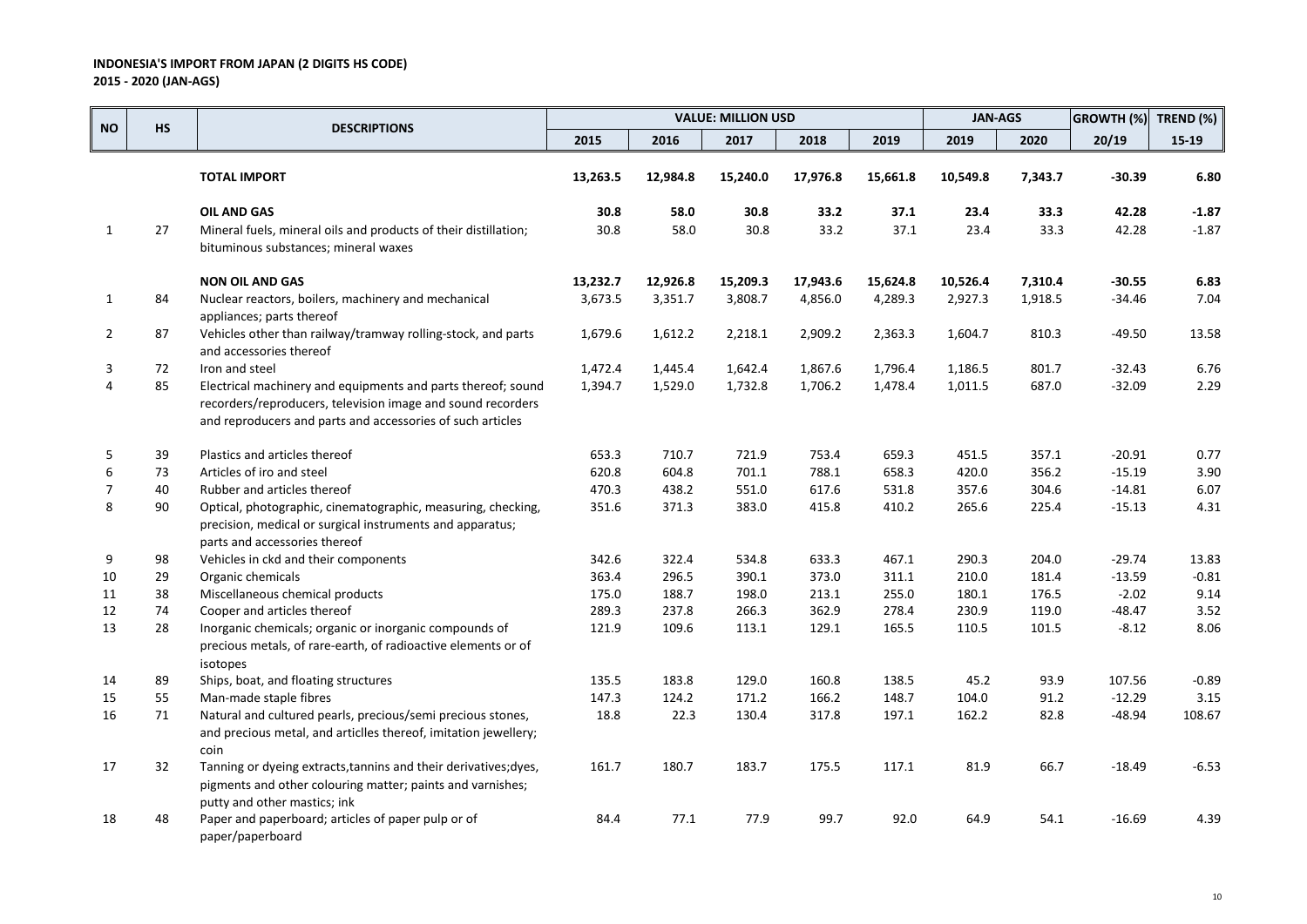|           |           |                                                                           |       |       | <b>VALUE: MILLION USD</b> |       |       | <b>JAN-AGS</b> |      | <b>GROWTH (%)</b> | TREND (%) |
|-----------|-----------|---------------------------------------------------------------------------|-------|-------|---------------------------|-------|-------|----------------|------|-------------------|-----------|
| <b>NO</b> | <b>HS</b> | <b>DESCRIPTIONS</b>                                                       | 2015  | 2016  | 2017                      | 2018  | 2019  | 2019           | 2020 | 20/19             | $15-19$   |
|           |           |                                                                           |       |       |                           |       |       |                |      |                   |           |
| 19        | 82        | Tools, implements, cutlery, spoon and forks, of base metal                | 157.9 | 127.6 | 166.2                     | 116.7 | 105.4 | 71.1           | 49.5 | $-30.39$          | $-8.60$   |
| 20        | 76        | and parts thereof of base metal<br>Aluminium and articles thereof         | 59.4  | 64.3  | 74.8                      | 78.3  | 74.9  | 51.3           | 47.3 | $-7.87$           | 6.83      |
| 21        | 34        | Soap, organic surfasce-active agents, washing, and lubricating            | 63.9  | 75.4  | 75.7                      | 80.2  | 79.8  | 54.5           | 42.8 | $-21.42$          | 5.21      |
|           |           | preparation, artificial waxes, prepared waxes, polishing or               |       |       |                           |       |       |                |      |                   |           |
|           |           | scouring preparations, candles and similar articles, modelling            |       |       |                           |       |       |                |      |                   |           |
|           |           | pastes, "dental waxes" and dental preparations with a basis of            |       |       |                           |       |       |                |      |                   |           |
|           |           | plaste                                                                    |       |       |                           |       |       |                |      |                   |           |
| 22        | 81        | Other base metal; cermets; and articles thereof                           | 56.7  | 65.3  | 64.1                      | 75.6  | 49.7  | 34.2           | 37.2 | 8.88              | $-1.16$   |
| 23        | 68        | Articles of stone, plaster, cement, asbestos, mica or similar             | 66.1  | 69.7  | 84.4                      | 78.8  | 69.1  | 46.6           | 37.0 | $-20.59$          | 2.15      |
|           |           | material                                                                  |       |       |                           |       |       |                |      |                   |           |
| 24        | 47        | Pulp of wood or of other fibrous cellulosic material; recovered           | 18.9  | 21.9  | 22.7                      | 31.8  | 37.0  | 23.9           | 34.4 | 43.91             | 18.78     |
|           |           | (waste and scrap) paper or paperboard                                     |       |       |                           |       |       |                |      |                   |           |
| 25        | 96        | Miscellaneous manufactured articles                                       | 44.8  | 41.1  | 49.3                      | 59.5  | 60.8  | 42.0           | 33.2 | $-21.08$          | 10.31     |
| 26        | 54        | Man-made filaments                                                        | 51.8  | 56.4  | 51.7                      | 58.8  | 64.4  | 40.4           | 32.7 | $-19.16$          | 4.93      |
| 27        | 83        | Miscellaneous articles of base metal                                      | 57.4  | 53.3  | 57.7                      | 59.3  | 55.3  | 38.2           | 24.6 | $-35.66$          | 0.34      |
| 28        | 79        | Zinc and articles thereof                                                 | 44.9  | 35.9  | 58.2                      | 71.4  | 48.1  | 35.1           | 23.2 | $-34.00$          | 8.54      |
| 29        | 30        | Pharmaceutical products                                                   | 19.2  | 22.8  | 29.2                      | 30.7  | 29.5  | 19.5           | 22.3 | 14.17             | 12.23     |
| 30        | 33        | Essential oils and resinoids; perfumery, cosmetic or toilet<br>preparatio | 40.2  | 50.6  | 52.5                      | 48.7  | 46.9  | 32.2           | 22.1 | $-31.48$          | 2.79      |
| 31        | 92        | Musical instruments; parts and accessories of such articles               | 56.4  | 43.7  | 37.8                      | 39.4  | 41.1  | 27.1           | 19.8 | $-26.86$          | $-7.09$   |
| 32        | 60        | Knitted or crocheted fabrics                                              | 20.4  | 27.0  | 29.1                      | 46.0  | 42.5  | 30.0           | 18.8 | $-37.50$          | 22.20     |
| 33        | 94        | Furnitures, bedding, mattresses, mattress supports, cushions              | 41.5  | 51.3  | 43.7                      | 42.8  | 46.0  | 30.2           | 17.5 | $-42.02$          | 0.24      |
|           |           | and stuffed furnishing; lamps and lighting fittings, Not                  |       |       |                           |       |       |                |      |                   |           |
|           |           | elsewhere specified or included; iluminated signs, iluminated             |       |       |                           |       |       |                |      |                   |           |
|           |           | name plates and the like; prefabricated buildings                         |       |       |                           |       |       |                |      |                   |           |
| 34        | 59        | Impregnated, coated, covered or laminated textile fabrics;                | 23.7  | 24.5  | 27.4                      | 28.1  | 31.7  | 22.1           | 16.9 | $-23.73$          | 7.43      |
|           |           | textile articles of a kind suitable for industrial use                    |       |       |                           |       |       |                |      |                   |           |
| 35        | 56        | Wadding, felt, and non-wovens; special yarn; twine, cordage,              | 18.4  | 20.7  | 25.0                      | 27.4  | 24.5  | 15.4           | 16.2 | 4.91              | 8.93      |
|           |           | ropes and cables and articles theoreof                                    |       |       |                           |       |       |                |      |                   |           |
| 36        | 35        | Albuminoidal substances; modified starches; glues; enzymes                | 23.8  | 23.3  | 24.9                      | 25.4  | 22.1  | 13.9           | 14.6 | 5.19              | $-0.65$   |
| 37        | 21        | Miscellaneous edible preparations                                         | 11.4  | 10.7  | 11.2                      | 10.5  | 13.7  | 8.4            | 12.9 | 53.60             | 3.66      |
| 38        | 69        | Ceramic products                                                          | 12.2  | 15.7  | 13.6                      | 17.1  | 15.6  | 10.4           | 12.4 | 19.73             | 5.87      |
| 39        | 86        | Railway and tramway locomotive, mechanical traffic, and all               | 4.6   | 8.3   | 22.0                      | 103.9 | 21.4  | 10.7           | 12.2 | 14.53             | 75.22     |
|           |           | kinds                                                                     |       |       |                           |       |       |                |      |                   |           |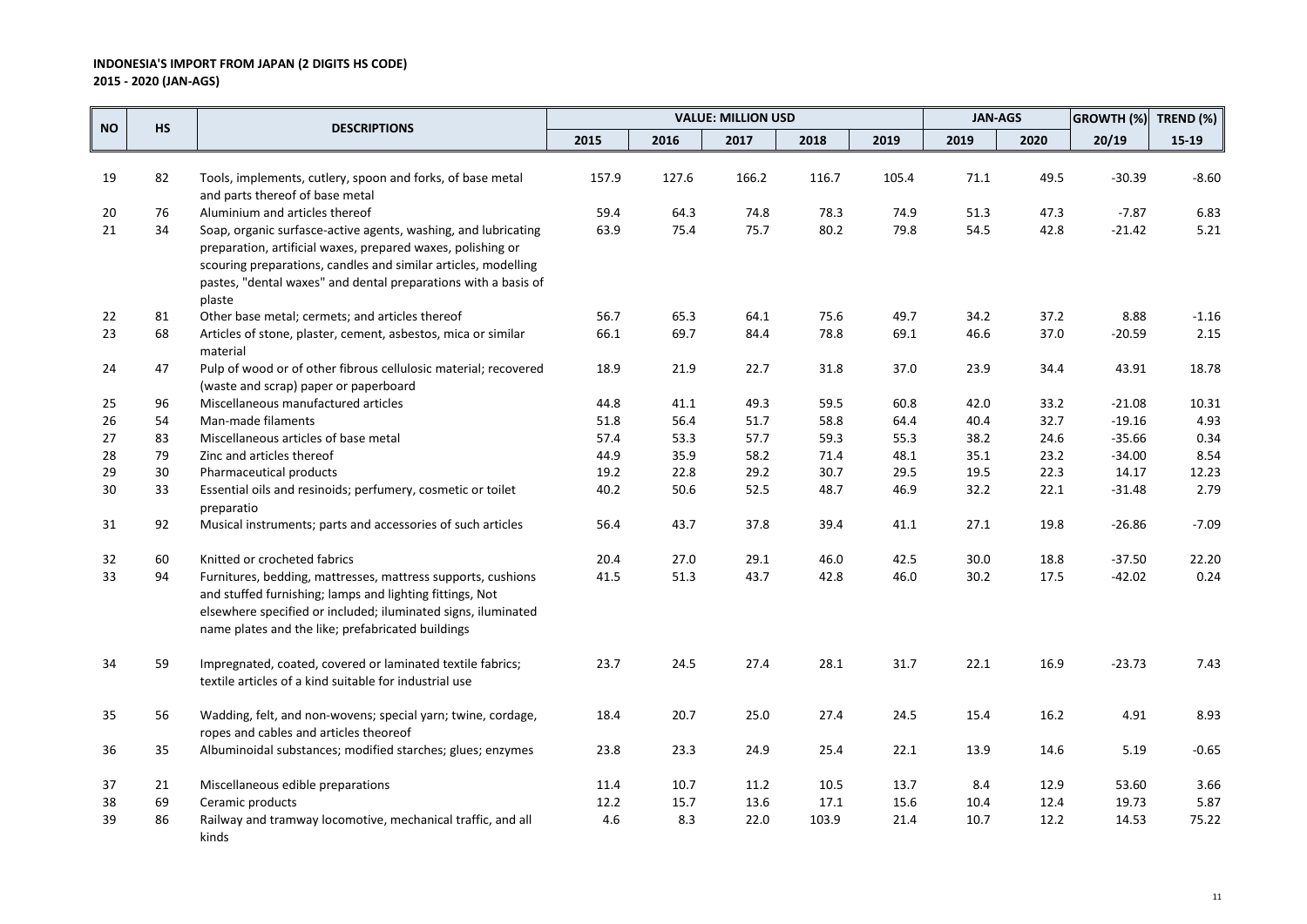|           |           |                                                                                                                            |         |      | <b>VALUE: MILLION USD</b> |         |      | <b>JAN-AGS</b> |       | <b>GROWTH (%)</b> | TREND (%) |
|-----------|-----------|----------------------------------------------------------------------------------------------------------------------------|---------|------|---------------------------|---------|------|----------------|-------|-------------------|-----------|
| <b>NO</b> | <b>HS</b> | <b>DESCRIPTIONS</b>                                                                                                        | 2015    | 2016 | 2017                      | 2018    | 2019 | 2019           | 2020  | 20/19             | $15-19$   |
|           |           |                                                                                                                            |         |      |                           |         |      |                |       |                   |           |
| 40        | 25        | Salts; sulphur; earths and stone; plastering materials, lime<br>and cement                                                 | 32.1    | 23.3 | 26.6                      | 32.8    | 29.1 | 20.7           | 11.0  | $-46.62$          | 1.45      |
| 41        | 75        | Nickel and articles thereof                                                                                                | 14.5    | 16.3 | 14.0                      | 17.7    | 16.9 | 11.7           | 10.2  | $-13.04$          | 4.07      |
| 42        | 52        | Cotton                                                                                                                     | 11.8    | 12.4 | 19.4                      | 21.0    | 15.1 | 11.0           | 10.1  | $-8.31$           | 10.69     |
| 43        | 37        | Photographic and cinematographic goods                                                                                     | 12.2    | 14.3 | 16.7                      | 19.0    | 17.9 | 12.4           | 8.6   | $-30.78$          | 11.26     |
| 44        | 44        | Wood and articles of wood; wood charcoal                                                                                   | 3.3     | 3.8  | 4.8                       | 5.3     | 7.2  | 5.0            | 8.0   | 60.55             | 20.89     |
| 45        | 95        | Toys, games and sports requisiters; parts and accessories<br>thereof                                                       | 4.1     | 5.2  | 7.7                       | 11.8    | 13.6 | 10.0           | 8.0   | $-19.60$          | 38.40     |
| 46        | 03        | Fish and crustaceans, Molluscs and other aquatic<br>inverterbrates                                                         | 19.0    | 24.2 | 16.8                      | 20.7    | 12.7 | 7.4            | 7.7   | 4.20              | $-9.20$   |
| 47        | 58        | Special woven fabrics; tufted textile fabrics; lace; tapestrips;<br>embroidery                                             | 8.2     | 10.2 | 11.0                      | 11.0    | 11.6 | 6.4            | 6.3   | $-1.69$           | 7.95      |
| 48        | 27        | Mineral fuels, mineral oils and products of their distillation;<br>bituminous substances; mineral waxes                    | 1.9     | 1.6  | 2.3                       | 2.7     | 51.0 | 1.8            | 6.0   | 240.29            | 103.85    |
| 49        | 70        | Glass and glassware                                                                                                        | 11.9    | 16.1 | 21.8                      | 25.2    | 16.9 | 13.7           | $5.2$ | $-62.11$          | 12.32     |
| 50        | 49        | Printed books, newspapers, pictures, and other products of<br>the printing industry, manuscripts, typescripts and plans    | 6.8     | 9.0  | 13.2                      | 10.3    | 8.0  | 5.1            | 4.8   | $-6.09$           | 4.64      |
| 51        | 51        | Wool, fine or coarse animal hair; horse hair yarn, woven<br>fabrics                                                        | 14.6    | 19.0 | 12.7                      | 13.3    | 14.7 | 9.4            | 4.7   | $-50.26$          | $-3.34$   |
| 52        | 78        | Lead and articles thereof                                                                                                  | 1.4     | 3.4  | 0.5                       | 11.3    | 7.4  | 6.1            | 4.2   | $-31.79$          | 56.36     |
| 53        | 64        | Footwear, gaiters and the like; parts of such articles                                                                     | $0.8\,$ | 0.3  | 1.3                       | $1.3\,$ | 2.0  | $1.4\,$        | 2.7   | 102.69            | 37.03     |
| 54        | 12        | Oil seeds and oleaginous fruits; miscellaneous grains, seed,<br>and fruits; industrial or medical plants; straw and fodder | 1.9     | 3.1  | 4.2                       | 4.4     | 2.9  | 1.5            | 2.6   | 73.21             | 12.90     |
| 55        | 15        | Animal or vegetable fats and oils and their cleavage products;<br>prepared edible fats; animal or vegetables waxes         | 3.2     | 3.9  | 4.7                       | 4.0     | 3.8  | 2.5            | 2.5   | $-3.12$           | 3.69      |
| 56        | 17        | Sugar and sugar confectionery                                                                                              | 1.6     | 1.7  | 1.3                       | 2.1     | 3.5  | 2.4            | 2.4   | 0.36              | 20.45     |
| 57        | 23        | Residues and waste from the food industries; prepared<br>animal fodder                                                     | 2.2     | 2.3  | 2.4                       | 3.8     | 2.7  | 1.8            | 2.2   | 26.31             | 9.01      |
| 58        | 62        | Articles of apparel and clothing accessories, not knitted or<br>crocheted                                                  | 5.2     | 4.1  | $6.2$                     | 3.2     | 4.5  | 3.3            | 2.2   | $-32.59$          | $-5.02$   |
| 59        | 19        | Preparations of cereals, flour, starch or milk; pastrycooks'<br>products                                                   | 3.3     | 4.1  | 5.6                       | 4.9     | 3.7  | 2.6            | 2.0   | $-20.01$          | 4.08      |
| 60        | 63        | Other made up textile articles; sets; worn clothing and worn<br>textile articles; rags                                     | 0.8     | 0.9  | 3.4                       | 3.7     | 3.9  | 2.7            | 2.0   | $-24.71$          | 58.25     |
| 61        | 57        | Carpets and other textile floor coverings                                                                                  | 2.6     | 6.3  | 8.0                       | 8.5     | 6.6  | 4.9            | 1.8   | $-61.95$          | 24.06     |
| 62        | 11        | Products of the milling industry; malt, starches; inulin; wheat<br>gluten                                                  | 3.2     | 2.5  | 2.5                       | 2.2     | 1.6  | 1.1            | 1.5   | 34.99             | $-13.65$  |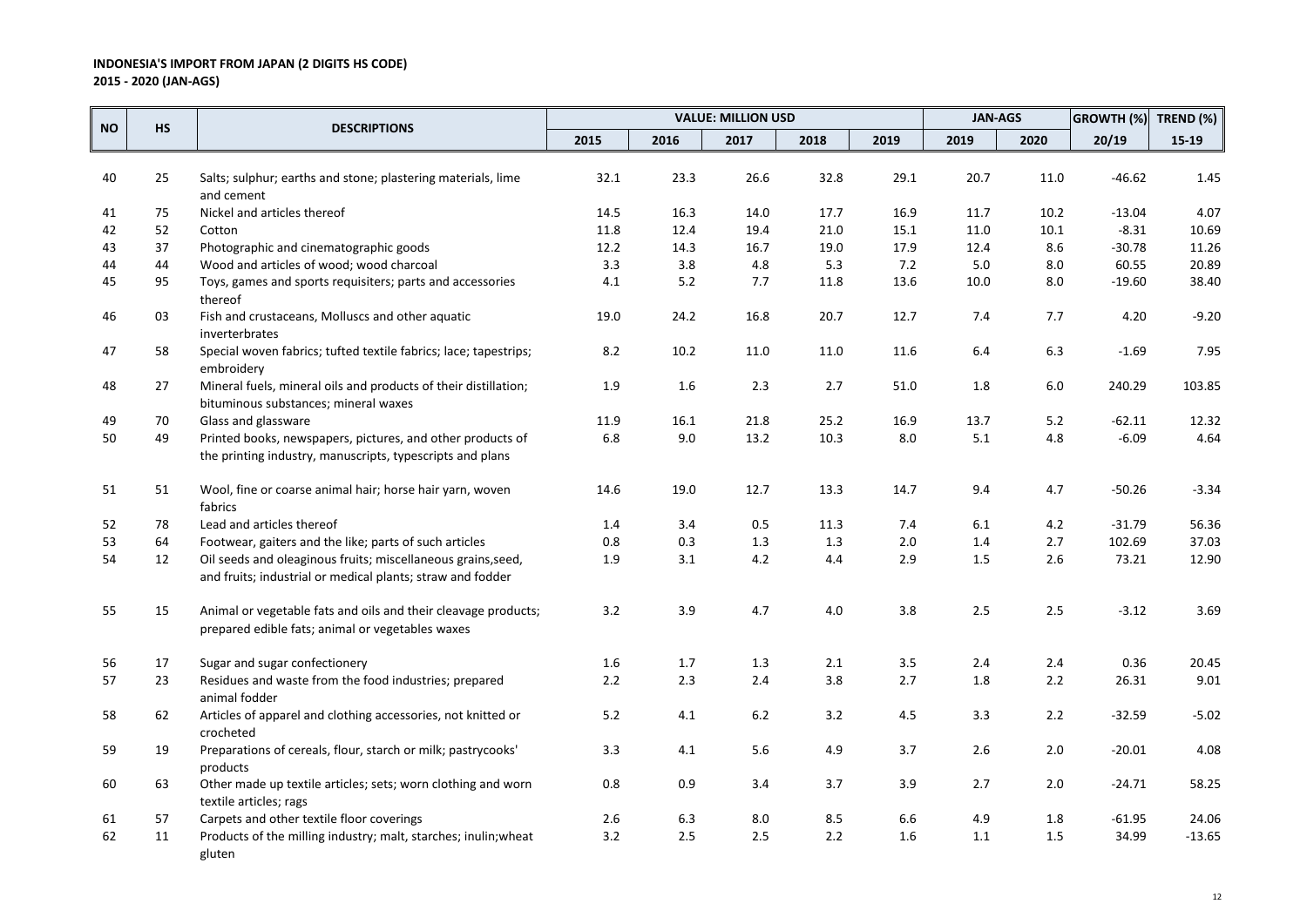|           |           |                                                                                         |         |         | <b>VALUE: MILLION USD</b> |         |         | <b>JAN-AGS</b>           |         | GROWTH (%) TREND (%) |          |
|-----------|-----------|-----------------------------------------------------------------------------------------|---------|---------|---------------------------|---------|---------|--------------------------|---------|----------------------|----------|
| <b>NO</b> | <b>HS</b> | <b>DESCRIPTIONS</b>                                                                     | 2015    | 2016    | 2017                      | 2018    | 2019    | 2019                     | 2020    | 20/19                | $15-19$  |
|           |           |                                                                                         |         |         |                           |         |         |                          |         |                      |          |
| 63        | 09        | Coffee, tea, mate, and spices                                                           | $1.0\,$ | $1.0\,$ | 1.5                       | 2.2     | 3.4     | 2.4                      | 1.3     | $-43.36$             | 37.41    |
| 64        | 13        | Lac; gums; resins and other vegetable saps and extracts                                 | 2.3     | $1.8\,$ | 2.0                       | $2.5$   | 1.9     | 1.5                      | 1.3     | $-11.85$             | $-0.36$  |
| 65        | 91        | Clocks and watches and parts thereof                                                    | 0.4     | 1.3     | 1.6                       | 1.7     | 2.4     | $1.6\,$                  | $1.2$   | $-23.69$             | 48.94    |
| 66        | 80        | Tin and articles thereof                                                                | 1.6     | 3.3     | 2.1                       | 2.2     | 2.5     | 1.6                      | $1.2$   | $-29.91$             | 5.08     |
| 67        | 65        | Headgear and parts thereof                                                              | 0.4     | 0.4     | 0.5                       | 1.3     | 0.9     | $0.6\,$                  | $1.0\,$ | 75.46                | 30.90    |
| 68        | 53        | Other vegetable textile fibres; paper yarns and woven fabrics<br>of paper yarn          | 0.5     | 0.3     | 0.5                       | 0.5     | 0.8     | 0.3                      | 0.9     | 164.61               | 14.49    |
| 69        | 41        | Raw hides, skins(other than furskins), and leather                                      | 1.3     | 1.3     | 1.4                       | 0.8     | 2.3     | 1.6                      | 0.9     | $-45.83$             | 6.98     |
| 70        | 42        | Articles of leather; saddlery and harness; travel goods,                                | 0.7     | 0.9     | 1.3                       | 1.7     | $1.1\,$ | $0.8\,$                  | 0.8     | 7.85                 | 15.59    |
|           |           | handbags and similar containers; articles of animal gut (other<br>than silk-worm gut)   |         |         |                           |         |         |                          |         |                      |          |
| 71        | 22        | Beverages, spirit, and vinegar                                                          | 0.4     | $1.0\,$ | $1.1\,$                   | 1.4     | 1.8     | $1.1\,$                  | 0.8     | $-26.37$             | 37.16    |
| 72        | 61        | Articles of apparel and clothing accessories, knitted or                                | 0.7     | $1.6\,$ | 1.8                       | 2.4     | 1.8     | $1.3\,$                  | 0.8     | $-39.02$             | 24.63    |
|           | 45        | crocheted<br>Cork and articles of cork                                                  | 0.4     | 0.4     | 0.7                       | 1.0     |         | 0.5                      | 0.7     | 22.10                | 27.59    |
| 73        |           |                                                                                         | 0.3     | 0.2     | 0.7                       | 0.5     | 0.9     | 0.4                      | 0.7     | 56.02                | 42.71    |
| 74        | 16        | Preparations of meat/fish/crustaceans/mollucs or other<br>aquatic invertebratas         |         |         |                           |         | $1.1\,$ |                          |         |                      |          |
| 75        | 20        | Preparations of vegetables, fruits, nuts or other part of plants                        | 0.4     | 0.5     | 0.6                       | 0.9     | 0.7     | 0.5                      | 0.6     | 17.40                | 20.48    |
| 76        | 26        | Ores, slag, and ash                                                                     | 1.3     | $1.5\,$ | 1.4                       | 1.5     | 0.7     | 0.5                      | 0.4     | $-24.26$             | $-10.31$ |
| 77        | 02        | Meat and edible meat offal                                                              | 0.0     | 0.2     | 0.4                       | 0.6     | 0.7     | 0.4                      | 0.4     | $-10.59$             | 102.74   |
| 78        | 18        | Cocoa and cocoa preparations                                                            | 0.2     | 0.1     | 0.1                       | 0.4     | 0.3     | 0.3                      | 0.4     | 37.17                | 27.28    |
| 79        | 31        | Fertilizers                                                                             | 2.2     | $1.5\,$ | 1.3                       | $1.0\,$ | 0.6     | 0.5                      | 0.2     | $-61.08$             | $-25.90$ |
| 80        | 05        | Products of animal origin, not elsewhere specified or included                          | 0.0     | 0.1     | 0.1                       | 0.0     | 0.1     | 0.0                      | 0.1     | 256.39               | 152.58   |
| 81        | 01        | Live animals                                                                            | 0.1     | 0.0     | 0.2                       | 0.1     | 0.1     | $\overline{\phantom{a}}$ | 0.1     | 0.00                 | 12.48    |
| 82        | 24        | Tobacco and manufactured tobacco substitutes                                            | $0.0\,$ | $0.0\,$ | 0.3                       | 2.4     | 1.8     | $1.2\,$                  | $0.1\,$ | $-91.09$             | 528.28   |
| 83        | 67        | Prepared feathers and down and articles made of feathers or                             | 1.3     | 3.8     | 4.1                       | 0.3     | 0.3     | 0.2                      | 0.1     | $-54.00$             | $-42.71$ |
|           |           | of down; artificial flowers; articles of human hair                                     |         |         |                           |         |         |                          |         |                      |          |
| 84        | 06        | Live trees and other plants; bulbs, roots and the like; cut                             | 0.1     | 0.3     | 0.2                       | 0.1     | 0.1     | 0.1                      | 0.1     | $-14.69$             | $-4.32$  |
|           |           | flowers and ornamental foliage                                                          |         |         |                           |         |         |                          |         |                      |          |
| 85        | 88        | Aircraft, spacecraft, and parts thereof                                                 | 0.3     | 0.1     | 2.1                       | 0.1     | 1.4     | 1.4                      | 0.1     | $-95.24$             | 39.75    |
| 86        | 08        | Edible fruits and nuts; peel of citrus fruit or melons                                  | 0.3     | 0.3     | 0.5                       | 1.3     | 1.3     | 0.5                      | 0.1     | $-87.27$             | 61.36    |
| 87        | 97        | Works of arts, collectors' piece and antiques                                           | 0.1     | 0.0     | 0.0                       | 0.0     | 0.4     | 0.4                      | 0.1     | $-84.25$             | 52.71    |
| 88        | 14        | Vegetable plaiting materials; vegetable products not<br>elsewhere specified or included | 0.0     | 0.0     | 0.1                       | 0.0     | 0.1     | 0.1                      | 0.0     | $-19.20$             | 34.82    |
| 89        | 93        | Arms and ammunition; parts and accessories thereof                                      |         | 0.0     | 0.0                       | 0.1     | 0.0     | 0.0                      | 0.0     | 5,128.09             |          |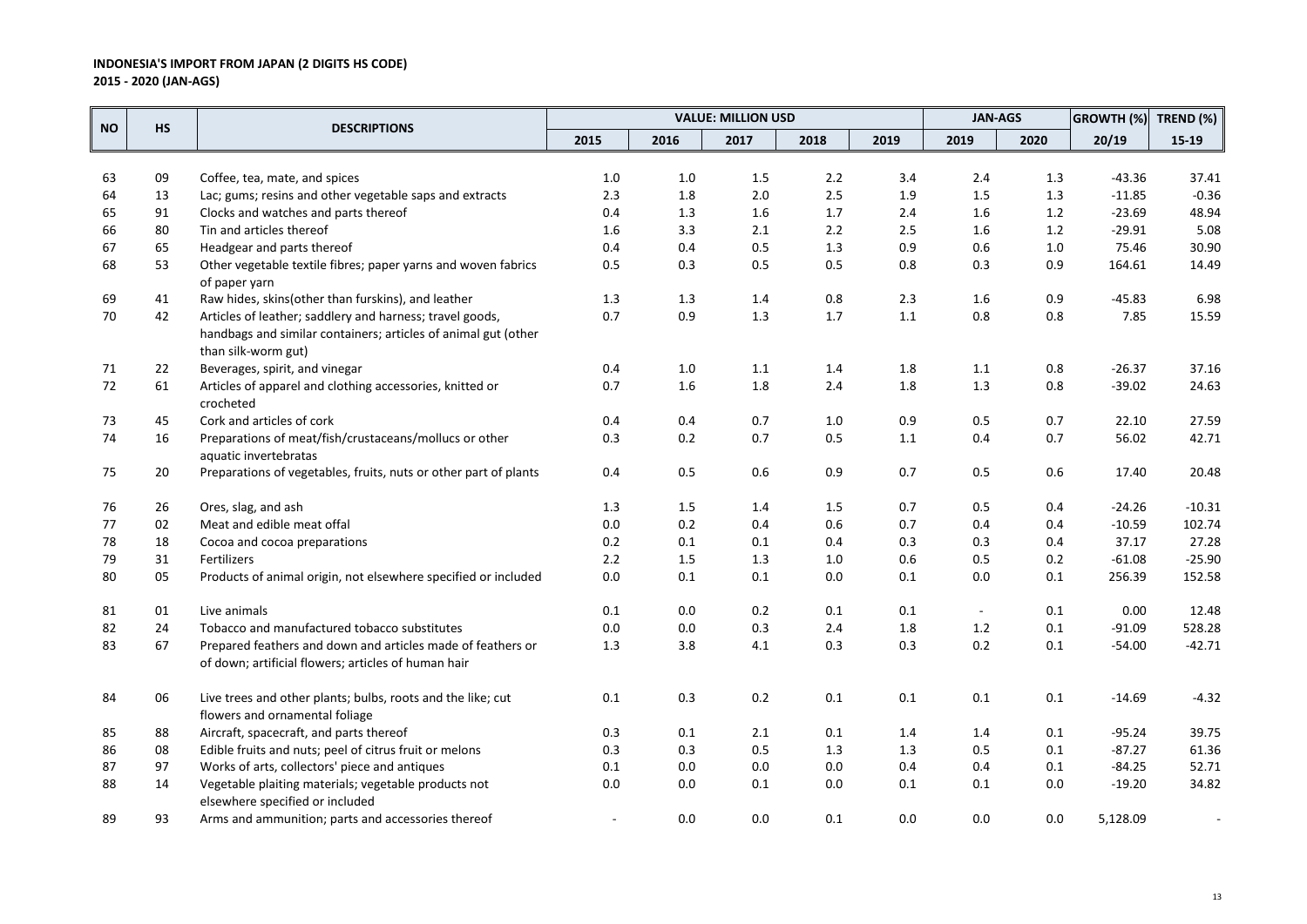| <b>NO</b> | <b>HS</b> | <b>DESCRIPTIONS</b>                                                                                                  |                          |      | <b>VALUE: MILLION USD</b> |      |      | <b>JAN-AGS</b> |      | GROWTH (%) | TREND (%) |
|-----------|-----------|----------------------------------------------------------------------------------------------------------------------|--------------------------|------|---------------------------|------|------|----------------|------|------------|-----------|
|           |           |                                                                                                                      | 2015                     | 2016 | 2017                      | 2018 | 2019 | 2019           | 2020 | 20/19      | $15-19$   |
| 90        | 04        | Dairy products, bird's eggs; natural honey, edible products of<br>animal origin, not elsewhere specified or included | 0.1                      | 0.1  | 0.0                       | 0.0  | 0.0  | 0.0            | 0.0  | 65.62      | $-30.22$  |
| 91        | 99        | Postal packages, parcels, and returned goods                                                                         | $\overline{\phantom{a}}$ |      |                           | 0.0  | 0.2  | 0.1            | 0.0  | $-70.39$   |           |
| 92        | 50        | <b>Silk</b>                                                                                                          | 0.0                      | 0.0  | 0.0                       | 0.0  | 0.0  | 0.0            | 0.0  | 1,087.91   | 14.18     |
| 93        | 66        | Umbrellas, sun umbrellas, walking sticks, seat-sticks, whips,<br>riding-crops and parts thereof                      | 0.0                      | 0.0  | 0.0                       | 0.0  | 0.0  | 0.0            | 0.0  | 14.85      | 14.81     |
| 94        | 10        | Cereals                                                                                                              | 0.1                      | 0.3  | 0.3                       | 0.0  | 0.2  | 0.0            | 0.0  | $-85.34$   | $-32.43$  |
| 95        | 46        | Manufactured of straw or other plaiting materials;<br>basketware and wickerwork                                      | 0.0                      | 0.0  | 0.0                       | 0.0  | 0.0  | 0.0            | 0.0  | $-8.95$    | 28.34     |
| 96        | 43        | Furskins and artificial fur; manufactures thereof                                                                    | 0.1                      | 0.0  | 0.0                       | 0.1  | 0.0  | 0.0            | 0.0  | $-98.54$   | $-6.99$   |
| 97        | 36        | Explosives; pyrotechnic products; matches; pyrophonic alloys;<br>certain combustible preparations                    | 0.0                      | 0.0  | 0.0                       | 0.0  | 0.0  | 0.0            | 0.0  | $-86.98$   | $-9.40$   |
| 98        | 07        | Edible vegetables and certain roots and tubers                                                                       | 0.1                      | 0.2  | 0.1                       | 0.0  | 0.0  | 0.0            | 0.0  | $-94.41$   | $-29.13$  |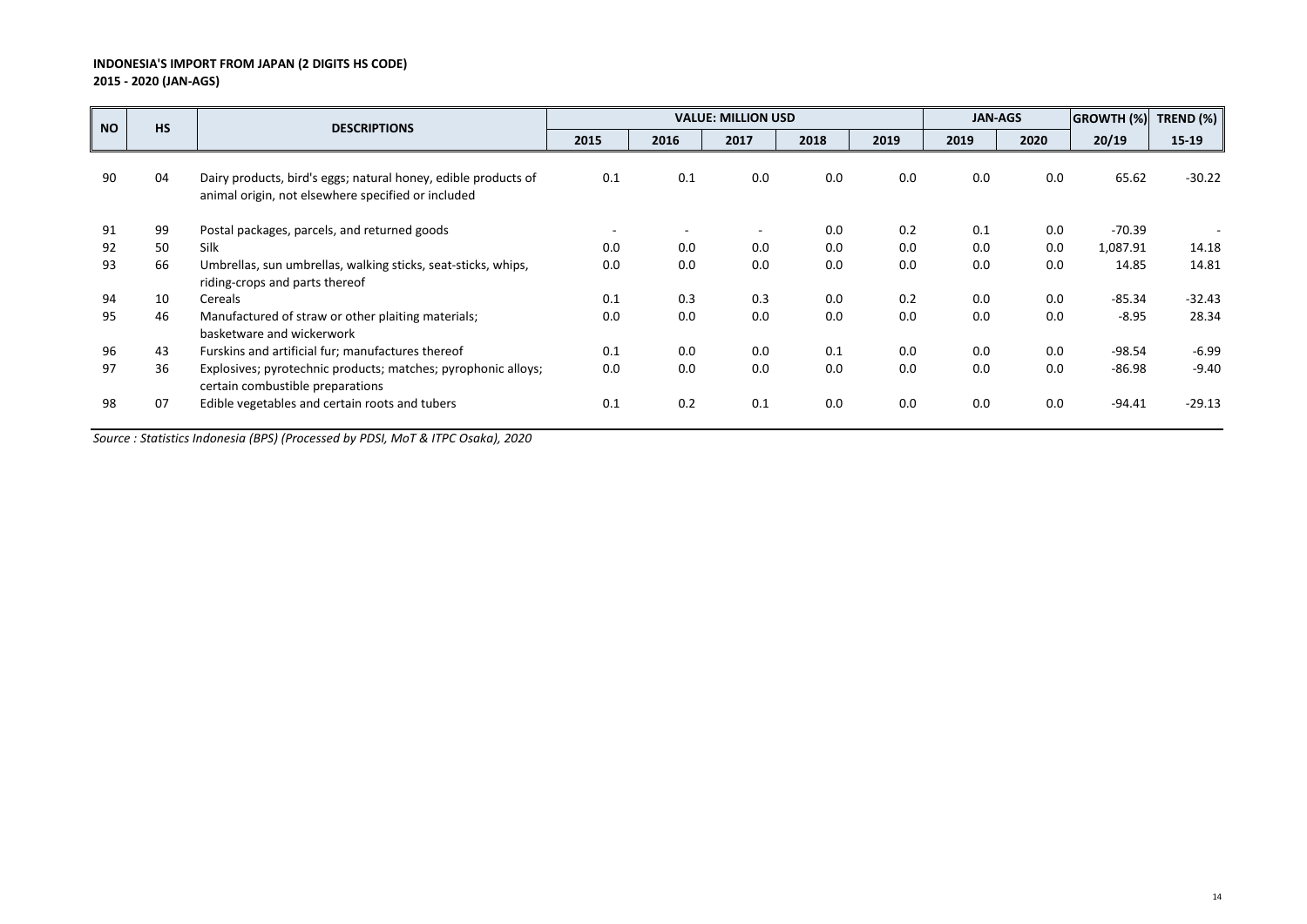|                |          |                                                                                                                   |          |                          | <b>VALUE: MILLION USD</b> |                          |                          | <b>JAN-AGS</b>           |                          | <b>GROWTH. (%)</b> | TREND $(\%)$             |
|----------------|----------|-------------------------------------------------------------------------------------------------------------------|----------|--------------------------|---------------------------|--------------------------|--------------------------|--------------------------|--------------------------|--------------------|--------------------------|
| <b>NO</b>      | HS       | <b>DESCRIPTIONS</b>                                                                                               | 2015     | 2016                     | 2017                      | 2018                     | 2019                     | 2019                     | 2020                     | 20/19              | $15-19$                  |
|                |          | <b>TOTAL EXPORT</b>                                                                                               | 18,020.9 | 16,098.6                 | 17,798.8                  | 19,465.6                 | 16,003.3                 | 10,798.3                 | 8,863.7                  | $-17.92$           | $-0.47$                  |
|                |          | <b>OIL AND GAS</b>                                                                                                | 4,924.8  | 2,889.1                  | 3,108.2                   | 3,157.8                  | 2,188.8                  | 1,648.1                  | 543.0                    | $-67.05$           | $-14.21$                 |
| 1              | 27111100 | Liquefied, natural gas                                                                                            | 3,175.6  | 2,097.6                  | 2,480.0                   | 2,502.8                  | 2,122.9                  | 1,583.3                  | 540.4                    | $-65.87$           | $-6.09$                  |
| 2              | 27131200 | Petroleum coke, calcined                                                                                          | 0.0      | 0.0                      | 0.1                       | 0.6                      | 2.8                      | 2.0                      | 2.1                      | 6.66               | 274.32                   |
| 3              | 27101943 | Other lubricating oils                                                                                            | 0.2      | 0.0                      | 1.6                       | 0.2                      | 0.4                      | 0.2                      | 0.4                      | 49.68              | 35.03                    |
| 4              | 27129010 | Other Paraffin wax                                                                                                | 0.1      | 0.4                      | 0.4                       | 0.4                      | 0.3                      | 0.2                      | 0.2                      | 19.99              | 25.64                    |
| 5              | 27122000 | Paraffin wax containing by weight less than 0.75 % of<br>oil                                                      | $0.0\,$  | 0.0                      | $0.0\,$                   | 0.0                      | 0.0                      | 0.0                      | 0.0                      | 11.69              | 10.69                    |
| 6              | 27101990 | Other of diesel fuel, fuel oils                                                                                   | $0.0\,$  | 0.0                      | $0.0\,$                   |                          |                          |                          | 0.0                      | 0.00               |                          |
| $\overline{7}$ | 27102000 | Petroleum oils and obtained from bituminous<br>minerals(oth then crude), con                                      | 0.0      | 0.0                      | 0.0                       | $\overline{\phantom{a}}$ | $0.0\,$                  | $0.0\,$                  | 0.0                      | $-91.81$           | $\overline{\phantom{a}}$ |
| 8              | 27112900 | Other natural gas                                                                                                 |          |                          | $0.0\,$                   |                          |                          |                          | 0.0                      | 0.00               |                          |
| 9              | 27109900 | other waste oils                                                                                                  |          |                          |                           |                          |                          |                          | 0.0                      | 0.00               |                          |
| 10             | 27101944 | Lubricating greases                                                                                               | $0.0\,$  | 0.0                      |                           | 0.0                      |                          | $\overline{\phantom{a}}$ | 0.0                      | 0.00               | $\overline{a}$           |
| 11             | 27132000 | Petroleum bitumen                                                                                                 |          | $\overline{\phantom{a}}$ |                           | $\overline{\phantom{a}}$ |                          | $\overline{\phantom{a}}$ | 0.0                      | 0.00               |                          |
| 12             | 27090010 | Crude petroleum oils                                                                                              | 1,533.8  | 657.2                    | 561.6                     | 647.3                    | 59.8                     | 59.8                     | $\overline{a}$           | $-100.00$          | $-47.82$                 |
| 13             | 27101941 | Lubricating oil basestock                                                                                         | 3.9      | 0.7                      | 1.7                       | 1.7                      | 2.6                      | 2.6                      | $\overline{\phantom{a}}$ | $-100.00$          | $-0.11$                  |
| 14             | 27131100 | Petroleum coke, not calcined                                                                                      |          | $\overline{\phantom{a}}$ |                           | 0.0                      | 0.0                      | $0.0\,$                  | $\overline{\phantom{a}}$ | $-100.00$          |                          |
| 15             | 27111490 | Other Ethylene, propylene, butylene & butadiene                                                                   |          | 2.6                      |                           | 4.7                      |                          |                          |                          | 0.00               |                          |
| 16             | 27111900 | Other Liquefied                                                                                                   |          |                          |                           | 0.0                      |                          |                          |                          | 0.00               |                          |
| 17             | 27101270 | Naphtha, reformate and oth preparations of a kind<br>used for bleding into motor sp                               |          |                          |                           | 0.0                      |                          |                          |                          | 0.00               |                          |
| 18             | 27090020 | Condensates                                                                                                       | 112.3    | 130.5                    | 62.7                      |                          |                          |                          |                          | 0.00               |                          |
| 19             | 27101971 | Automotive diesel fuel                                                                                            |          |                          | 0.0                       |                          |                          |                          |                          | 0.00               |                          |
| 20             | 27121000 | Petroleum jelly                                                                                                   |          | 0.0                      |                           |                          |                          |                          |                          | 0.00               |                          |
|                |          | <b>SUB TOTAL</b>                                                                                                  | 4,826.0  | 2,889.1                  | 3,108.2                   | 3,157.8                  | 2,188.8                  | 1,648.1                  | 543.0                    | (67.1)             | $-13.9$                  |
|                |          | <b>OTHERS</b>                                                                                                     | 98.8     | 0.0                      | $\overline{\phantom{a}}$  | $\overline{\phantom{a}}$ | $\overline{\phantom{a}}$ |                          |                          | $\blacksquare$     | $\overline{\phantom{a}}$ |
|                |          | <b>NON OIL AND GAS</b>                                                                                            | 13,096.1 | 13,209.5                 | 14,690.6                  | 16,307.9                 | 13,814.4                 | 9,150.1                  | 8,320.7                  | $-9.07$            | 3.23                     |
| 1              | 71129990 | Waste and scrap of a kind used principally for the<br>recoveryof precious metal, oth gold, platinum and<br>silver | 654.1    | 717.7                    | 902.2                     | 1,175.8                  | 771.3                    | 429.3                    | 607.9                    | 41.62              | 8.58                     |
| 2              | 27011210 | Coal, whether or not pulverised, but not agglomerated<br>, bituminous coal, coking coal                           | 1,017.7  | 1,139.2                  | 1,268.8                   | 1,162.7                  | 918.9                    | 607.8                    | 495.5                    | $-18.47$           | $-1.82$                  |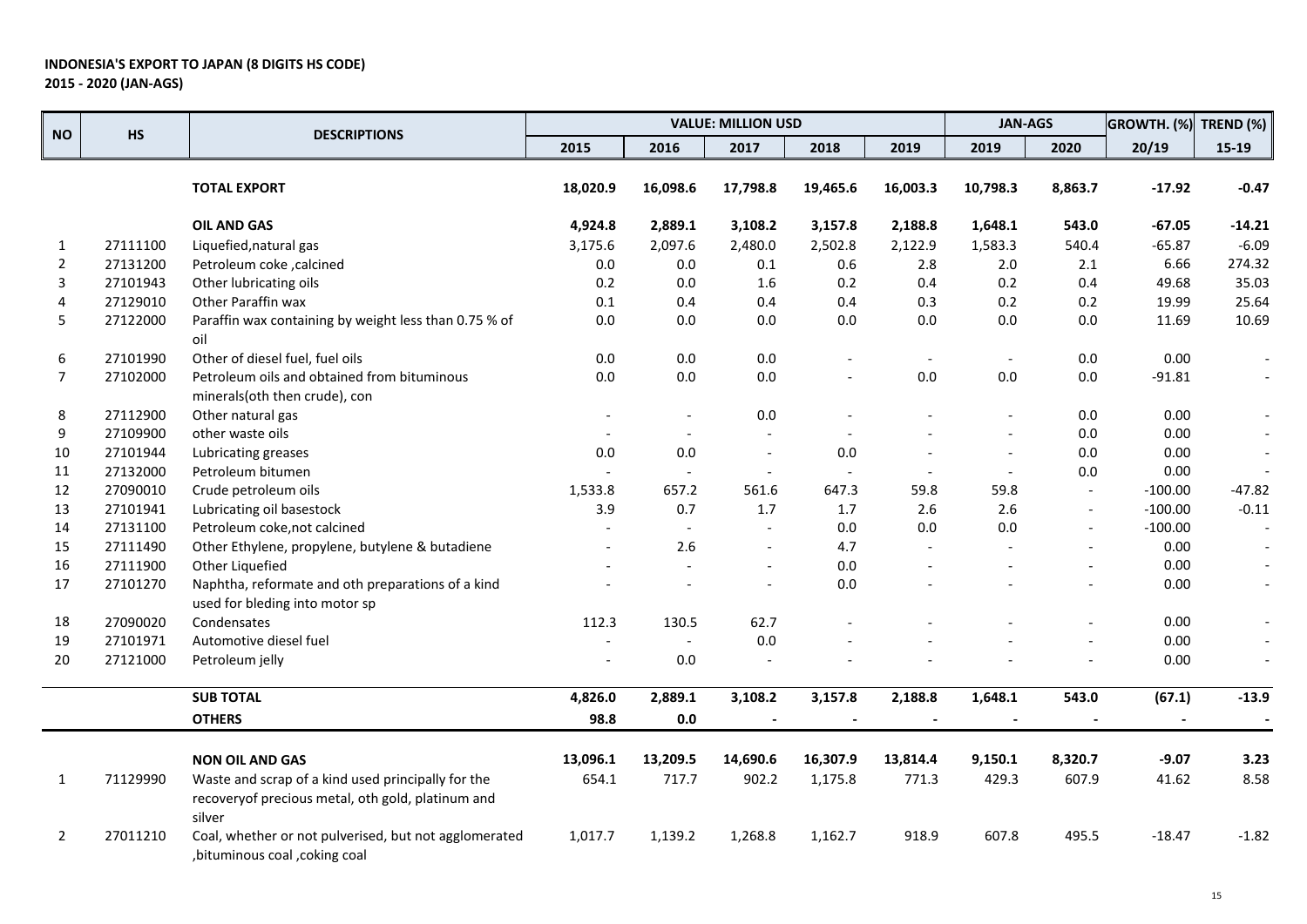|                |           |                                                                                                                                    |         |         | <b>VALUE: MILLION USD</b> |         |       |       | <b>JAN-AGS</b><br>GROWTH. (%) |          | TREND (%) |
|----------------|-----------|------------------------------------------------------------------------------------------------------------------------------------|---------|---------|---------------------------|---------|-------|-------|-------------------------------|----------|-----------|
| <b>NO</b>      | <b>HS</b> | <b>DESCRIPTIONS</b>                                                                                                                | 2015    | 2016    | 2017                      | 2018    | 2019  | 2019  | 2020                          | 20/19    | $15-19$   |
|                |           |                                                                                                                                    |         |         |                           |         |       |       |                               |          |           |
| 3              | 75011000  | Nickel mattes                                                                                                                      | 789.7   | 584.1   | 629.3                     | 776.9   | 782.0 | 424.3 | 494.6                         | 16.57    | 2.69      |
| 4              | 27011290  | Other coal, whether or not pulverised, but not<br>agglomerated, bituminous coal                                                    | 424.6   | 430.6   | 667.2                     | 951.9   | 723.8 | 515.6 | 436.3                         | $-15.38$ | 20.44     |
| 5              | 40012220  | <b>TSNR 20</b>                                                                                                                     | 583.6   | 525.9   | 751.9                     | 643.4   | 667.4 | 470.0 | 304.6                         | $-35.20$ | 4.81      |
| 6              | 27011900  | Coal, whether or not pulverised, but not agglomerated<br>,other coal                                                               | 591.5   | 410.3   | 570.0                     | 665.1   | 611.7 | 435.1 | 283.9                         | $-34.76$ | 5.66      |
| $\overline{7}$ | 44123100  | Oth plywood, consis solely sheets of wood(exc<br>bamboo), each ply <= 6 mm thick, w/at least one outer<br>ply of tropical wood     | 392.3   | 384.2   | 385.7                     | 569.5   | 424.8 | 279.6 | 239.1                         | $-14.50$ | 5.68      |
| 8              | 26030000  | Copper ores & concentrates                                                                                                         | 1,066.4 | 1,297.1 | 999.0                     | 1,229.7 | 180.6 | 88.8  | 238.0                         | 168.06   | $-30.26$  |
| 9              | 85443019  | Wiring harness for motor vehicle; for used vehicles of<br>exclhead 87.02,87.03,87.04/84.11;not insulate w<br>rubber/plastic        | 200.4   | 282.7   | 319.7                     | 332.3   | 304.1 | 249.0 | 176.9                         | $-28.95$ | 10.48     |
| 10             | 85443012  | Wiring harness for motor vehicle; for used vehicles<br>ofhead 87.02,87.03,87.04/84.11;insulate with<br>rubber/plastic              | 153.2   | 163.8   | 192.0                     | 223.7   | 244.6 | 153.6 | 152.7                         | $-0.58$  | 13.28     |
| 11             | 14049091  | Palm kernel shells                                                                                                                 | 19.9    | 35.0    | 78.2                      | 83.8    | 118.2 | 65.2  | 150.7                         | 131.35   | 55.77     |
| 12             | 48025690  | Oth paper&paperboard of a kind used for<br>writing, printing&oth graphic purposes, oth thn multy-<br>ply paper                     | 296.5   | 264.5   | 210.3                     | 199.3   | 228.6 | 154.3 | 141.6                         | $-8.29$  | $-7.72$   |
| 13             | 84433191  | Combination printer-copier-scanner-facsimile<br>machines, capable of connect to an auto data proccess<br>mach/to network           |         |         | 196.4                     | 228.1   | 205.7 | 120.8 | 136.0                         | 12.59    |           |
| 14             | 87087032  | Wheels not fitted with tyres for vhcl of heading 8703                                                                              | 142.3   | 146.5   | 164.8                     | 166.9   | 171.8 | 115.0 | 92.0                          | $-20.02$ | 5.21      |
| 15             | 64041190  | Sports footwear not fitted with<br>spikes/wrstling/weightlifting/the like oth                                                      | 50.8    | 79.2    | 82.8                      | 106.6   | 92.1  | 60.9  | 82.7                          | 35.77    | 16.01     |
| 16             | 85443013  | Wiring harness for motor vehicle; for used vehicles of<br>exclhead 87.02,87.03,87.04/84.11;insulate with<br>rubber/plastic         | 89.3    | 87.0    | 118.1                     | 145.6   | 173.3 | 123.0 | 78.8                          | $-35.94$ | 20.23     |
| 17             | 44129400  | Oth plywood, consis solely of sheets of wood(oth thn<br>bamboo), each ply >6 mm<br>thickness, Blockboard, laminboard & battenboard | 114.2   | 109.9   | 121.0                     | 109.0   | 114.0 | 74.8  | 71.1                          | $-5.00$  | $-0.12$   |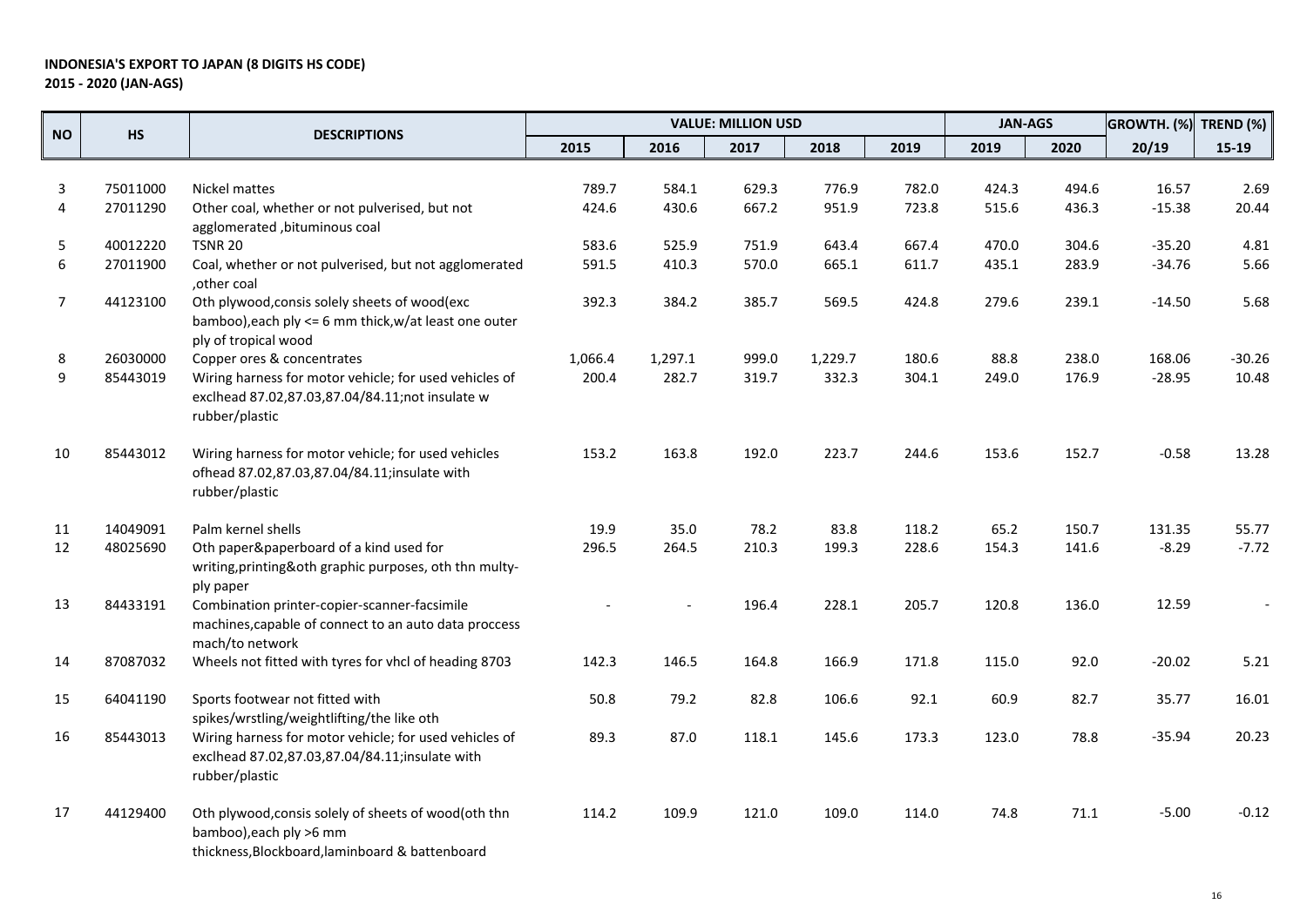|           |          | <b>DESCRIPTIONS</b>                                                                                                              | <b>JAN-AGS</b><br><b>VALUE: MILLION USD</b> |                |       |       | GROWTH. (%) | TREND (%) |      |          |         |
|-----------|----------|----------------------------------------------------------------------------------------------------------------------------------|---------------------------------------------|----------------|-------|-------|-------------|-----------|------|----------|---------|
| <b>NO</b> | HS       |                                                                                                                                  | 2015                                        | 2016           | 2017  | 2018  | 2019        | 2019      | 2020 | 20/19    | $15-19$ |
|           |          |                                                                                                                                  |                                             |                |       |       |             |           |      |          |         |
| 18        | 80011000 | Unwrought tin, not alloyed                                                                                                       | 75.0                                        | 104.3          | 201.9 | 217.6 | 120.5       | 89.0      | 68.5 | $-22.97$ | 18.33   |
| 19        | 94036090 | Oth wooden furniture, oth than fume cupboard                                                                                     | 94.8                                        | 97.5           | 96.5  | 86.7  | 95.3        | 59.9      | 58.0 | $-3.19$  | $-1.07$ |
| 20        | 15119020 | Refined palm oil                                                                                                                 |                                             | $\blacksquare$ | 55.6  | 85.2  | 62.9        | 41.0      | 57.4 | 40.13    |         |
| 21        | 40111000 | New pneumatic tyres, of rubber, of a kind used on<br>motor cars (including station wagons and racing cars)                       | 92.9                                        | 102.1          | 105.8 | 106.8 | 112.2       | 77.2      | 57.3 | $-25.75$ | 4.30    |
| 22        | 03061711 | Giant tiger prawns (Penaeus monodon) headless,<br>frozen, fit for human consumption                                              | 43.3                                        | 71.9           | 84.3  | 61.5  | 64.4        | 38.4      | 55.1 | 43.33    | 6.57    |
| 23        | 87032290 | Vans, gasoline of a cylinder $1,000 <$ cc <= 1,500, Not<br><b>CKD</b>                                                            | 112.6                                       | 113.5          | 131.7 | 140.4 | 116.8       | 77.6      | 51.2 | $-34.07$ | 2.91    |
| 24        | 30041019 | Medicaments cont streptomycins/derivativ, other<br>than ointment form, for retail                                                | 31.0                                        | 51.9           | 54.6  | 61.8  | 61.6        | 42.8      | 48.8 | 13.91    | 16.73   |
| 25        | 39232199 | Aseptic bags unreinforced w aluminiumfoil(exc retort<br>pouches), width≥315 mm&length≥410mm, not<br>incorporating a sealed gland | 84.4                                        | 78.0           | 76.5  | 83.2  | 80.2        | 54.8      | 47.9 | $-12.45$ | $-0.37$ |
| 26        | 38151200 | The supported catalysts with precious metal or<br>precious metal compounds as the active substance                               | 3.2                                         | $1.0\,$        | 1.9   | 14.6  | 36.5        | 22.5      | 47.4 | 110.42   | 112.51  |
| 27        | 62046900 | Women's/girls' trouser, bib & brace overall, breeche &<br>short, (oth swimwear), of other textile materials                      | 11.9                                        | 4.4            | 15.3  | 18.3  | 25.1        | 17.1      | 45.6 | 167.24   | 34.04   |
| 28        | 03061729 | Whiteleg shrimps (Litopenaeus vannamei), with head<br>and tail, frozen, fit for human consumption                                | 56.5                                        | 67.3           | 90.8  | 82.7  | 65.4        | 41.9      | 39.4 | $-5.96$  | 5.12    |
| 29        | 16041411 | Tunas, whole or in pieces, but not minced, in airtight<br>containers for retail sale                                             | 40.0                                        | 42.3           | 58.7  | 59.2  | 63.2        | 43.7      | 38.9 | $-11.10$ | 13.34   |
| 30        | 85444939 | Oth electric conductor, not fitted connector, insulated<br>withoth material for used telecommunication, 80V<<br>voltage <= 1kV   | 68.4                                        | 52.5           | 63.2  | 71.7  | 83.3        | 54.1      | 38.1 | $-29.61$ | 7.35    |
| 31        | 09011110 | Coffee Arabica WIB or Robusta OIB, not roasted, not<br>decaffeinated                                                             | 105.0                                       | 86.5           | 82.4  | 84.3  | 68.5        | 49.4      | 37.7 | $-23.75$ | $-8.41$ |
| 32        | 85269190 | Other radio navigational aid apparatus                                                                                           | 62.4                                        | 50.7           | 60.8  | 66.0  | 72.3        | 56.2      | 37.6 | $-33.12$ | 5.74    |
| 33        | 15119037 | Liquid fractions of refined palm oil, with iodine value<br>55 or more but less than 60                                           |                                             |                | 34.7  | 51.5  | 39.9        | 26.5      | 37.5 | 41.53    |         |
| 34        | 16052930 | Breaded shrimp, in airtight container                                                                                            | 4.7                                         | 7.2            | 21.2  | 29.2  | 50.3        | 32.2      | 36.2 | 12.39    | 84.80   |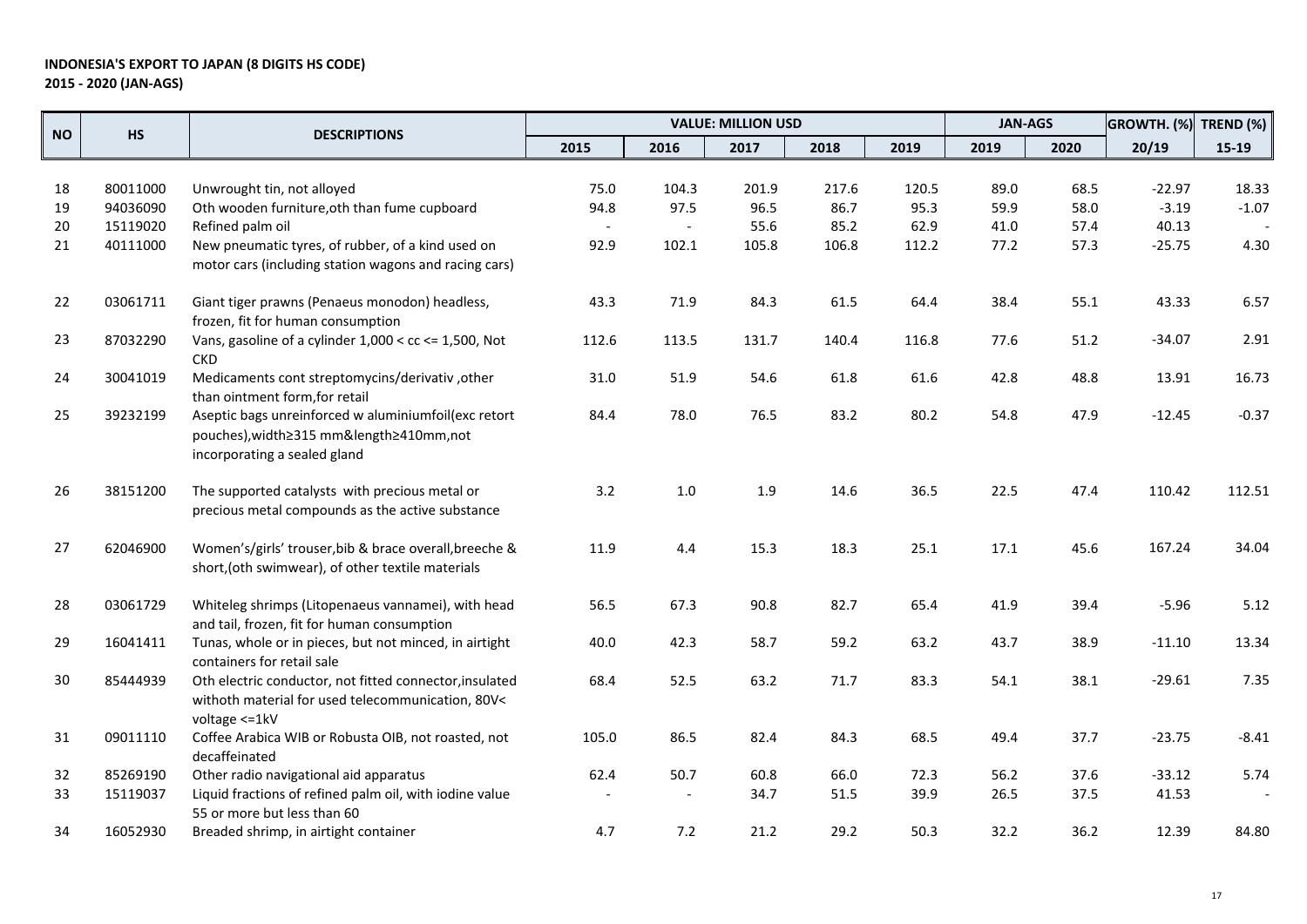|           |           |                                                                                                                                  | <b>VALUE: MILLION USD</b> |         |         |          | <b>JAN-AGS</b> |         | GROWTH. (%) | TREND (%) |         |
|-----------|-----------|----------------------------------------------------------------------------------------------------------------------------------|---------------------------|---------|---------|----------|----------------|---------|-------------|-----------|---------|
| <b>NO</b> | <b>HS</b> | <b>DESCRIPTIONS</b>                                                                                                              | 2015                      | 2016    | 2017    | 2018     | 2019           | 2019    | 2020        | 20/19     | $15-19$ |
|           |           |                                                                                                                                  |                           |         |         |          |                |         |             |           |         |
| 35        | 03061790  | Other shrimps and prawns, frozen, fit for human<br>consumption                                                                   | 45.8                      | 32.3    | 52.7    | 66.6     | 76.2           | 54.0    | 35.4        | $-34.43$  | 19.03   |
| 36        | 39206290  | Film, foil&strip, of poly(ethylene<br>terephthalate)&unreinforced,laminated,supported/si<br>milarly combined with oth materials. |                           |         | 32.8    | 36.5     | 38.5           | 23.8    | 34.2        | 43.67     |         |
| 37        | 61099020  | T-shirts, singlets and other vests, knitted or crocheted,<br>formen or boys, of other textile materials                          | 43.2                      | 56.9    | 49.6    | 49.7     | 39.2           | 25.9    | 33.8        | 30.78     | $-3.23$ |
| 38        | 24021000  | Cigars, cheroots and cigarillos, containing tobacco                                                                              | 0.0                       | 0.0     | 5.2     | 18.2     | 26.4           | 21.2    | 33.2        | 56.48     | 706.22  |
| 39        | 84099942  | Cylinder block; crank case for vehicle of Chapter 87,<br>otherthan of heading 87.01 & 87.11                                      | 17.2                      | 27.8    | 48.6    | 40.7     | 46.1           | 33.4    | 32.4        | $-2.98$   | 26.57   |
| 40        | 29224220  | Monosodium glutamate (MSG)                                                                                                       | 53.9                      | 51.3    | 44.9    | 49.1     | 47.7           | 31.6    | 30.7        | $-2.84$   | $-2.85$ |
| 41        | 48182000  | Handkerchiefs, cleansing or facial tissues and towels                                                                            | 14.0                      | 21.1    | 24.3    | 32.5     | 41.1           | 27.6    | 30.1        | 8.92      | 29.41   |
| 42        | 39076100  | Poly(ethylene terephthalate), having a viscosity<br>number of 78 ml/g or higher                                                  | 48.3                      | 48.0    | 41.5    | 73.3     | 54.1           | 37.2    | 26.6        | $-28.55$  | 6.74    |
| 43        | 84314990  | Oth parts suitable use of oth moving, grading,<br>levelling, scraping, excavating, tamping, compacting                           | 29.4                      | 29.7    | 42.5    | 61.4     | 62.0           | 42.8    | 25.5        | $-40.48$  | 24.87   |
| 44        | 44012200  | Wood in chips or particles, from non-coniferous                                                                                  | 41.2                      | 35.3    | 53.3    | 40.9     | 52.1           | 30.0    | 25.4        | $-15.16$  | 6.35    |
| 45        | 85369099  | Other cable connector, for a current >= 16A                                                                                      | 31.1                      | 25.4    | 25.1    | 29.9     | 22.9           | 13.7    | 25.3        | 84.90     | $-4.41$ |
| 46        | 48025641  | Oth paper&paperboard of a kind used for<br>writing, printing&oth graphic purposes, width<36 cm in<br>rect sheet& the fould state |                           |         | 49.2    | 55.0     | 41.9           | 28.7    | 24.9        | $-13.23$  |         |
| 47        | 64041900  | Oth sports footwear for oth purpossed w/outer soles<br>ofrubber/plastics                                                         | 46.9                      | 47.5    | 65.7    | 51.3     | 59.0           | 43.3    | 24.7        | $-42.85$  | 5.51    |
| 48        | 44189990  | Other builders' joinery and carpentry of wood, other<br>than of bamboo, other than cellular wood panels                          | 23.1                      | 24.6    | 30.9    | 27.1     | 32.3           | 21.8    | 23.9        | 9.71      | 7.98    |
| 49        | 64031990  | Sports footwear not fitted with<br>spikes/bowling/wrstling/weight lifting/the like<br>w/upper leathers                           | 37.5                      | 34.9    | 31.0    | 28.4     | 26.7           | 16.7    | 22.5        | 34.70     | $-8.50$ |
| 50        | 15132995  | Palm kernel oil, RBD                                                                                                             | 30.9                      | 48.9    | 69.6    | 58.3     | 33.0           | 24.6    | 22.4        | $-9.16$   | 3.13    |
|           |           | <b>SUB TOTAL</b>                                                                                                                 | 7,935.0                   | 8,072.5 | 9,560.1 | 10,810.0 | 8,650.6        | 5,667.7 | 5,435.9     | $-4.09$   | 4.76    |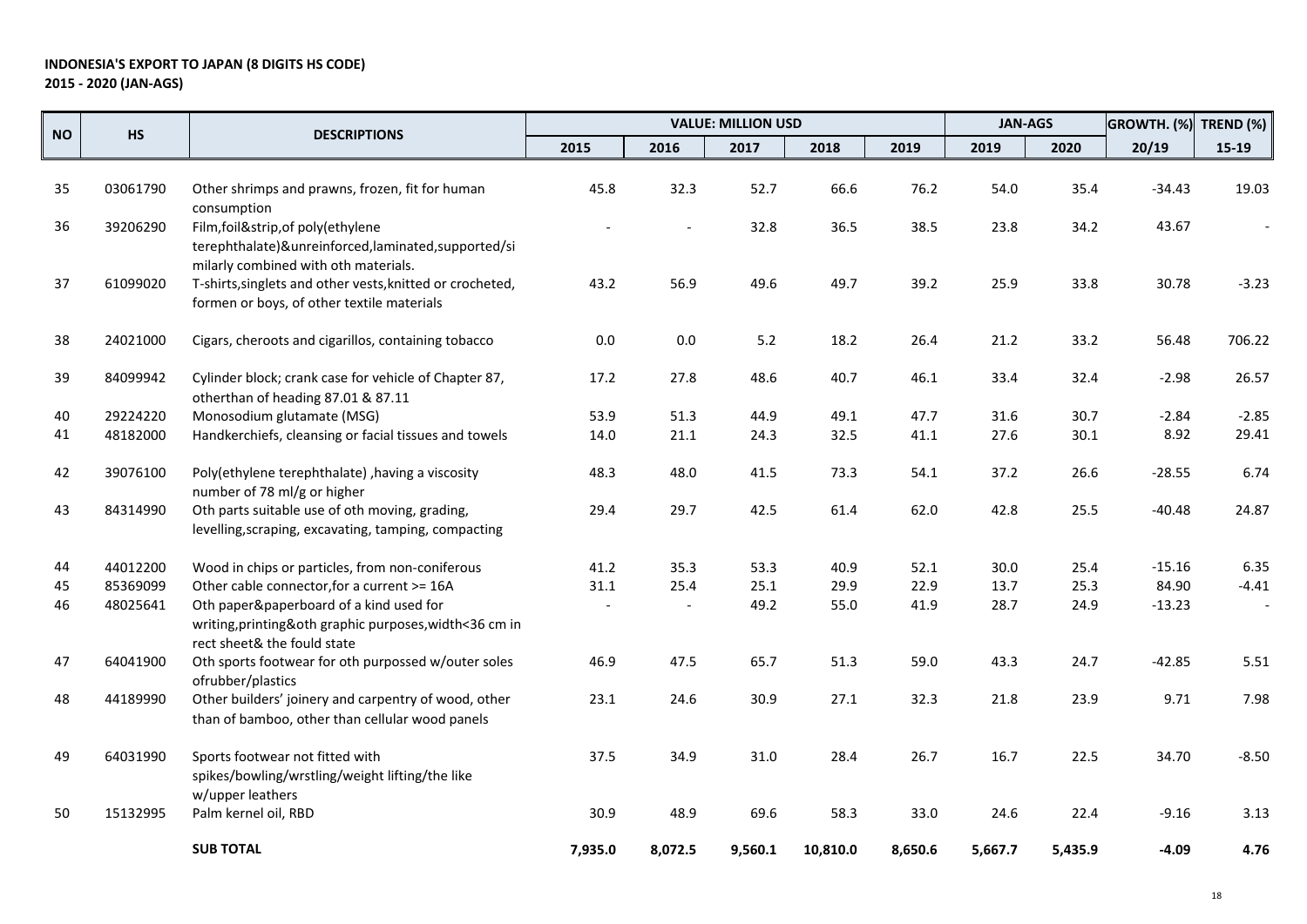| $\overline{\phantom{a}}$ NO | HS | <b>DESCRIPTIONS</b> |         |         | <b>VALUE: MILLION USD</b> |         |         | <b>JAN-AGS</b> |         | $ $ GROWTH. (%) TREND (%) |       |
|-----------------------------|----|---------------------|---------|---------|---------------------------|---------|---------|----------------|---------|---------------------------|-------|
|                             |    |                     | 2015    | 2016    | 2017                      | 2018    | 2019    | 2019           | 2020    | 20/19                     | 15-19 |
|                             |    | <b>OTHERS</b>       | 5,161.1 | 5,137.0 | 5,130.6                   | 5,497.8 | 5,163.9 | 3,482.4        | 2,884.7 | $-17.16$                  | 0.69  |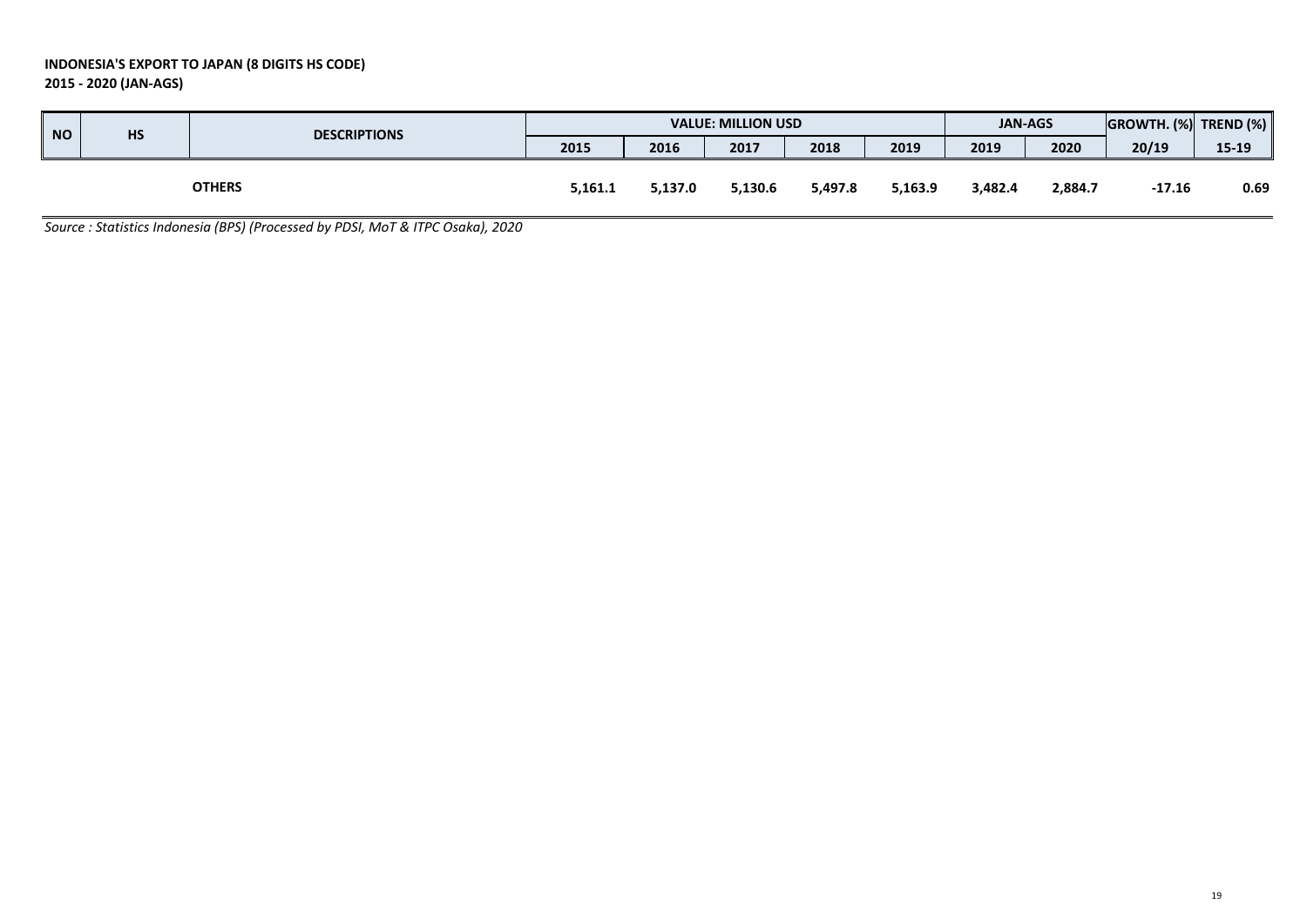|                |           |                                                                                            |                          |                          | <b>VALUE: MILLION USD</b> |          |          | <b>JAN-AGS</b> |         | GROWTH. (%) | TREND (%) |
|----------------|-----------|--------------------------------------------------------------------------------------------|--------------------------|--------------------------|---------------------------|----------|----------|----------------|---------|-------------|-----------|
| <b>NO</b>      | <b>HS</b> | <b>DESCRIPTIONS</b>                                                                        | 2015                     | 2016                     | 2017                      | 2018     | 2019     | 2019           | 2020    | 20/19       | $15-19$   |
|                |           | <b>TOTAL IMPORT</b>                                                                        | 13,263.5                 | 12,984.8                 | 15,240.0                  | 17,976.8 | 15,661.8 | 10,549.8       | 7,343.7 | $-30.39$    | 6.80      |
|                |           | <b>OIL AND GAS</b>                                                                         | 30.8                     | 58.0                     | 30.8                      | 33.2     | 37.1     | 23.4           | 33.3    | 42.28       | $-1.87$   |
| $\mathbf{1}$   | 27101990  | Other of diesel fuel, fuel oils                                                            | 2.4                      | 2.4                      | $2.1\,$                   | 2.8      | $3.1\,$  | $2.2\,$        | 9.2     | 317.38      | 7.32      |
| $\overline{2}$ | 27101280  | Naphtha, reformates & other preparations of a kind<br>used for blending into motor spirits |                          |                          | $0.0\,$                   |          |          |                | 9.2     | 0.00        |           |
| 3              | 27101943  | Other lubricating oils                                                                     | 9.5                      | 9.1                      | 9.3                       | 9.3      | 9.7      | 6.8            | 6.1     | $-10.40$    | 0.71      |
| 4              | 27101944  | Lubricating greases                                                                        | 3.8                      | 3.7                      | 3.8                       | 4.0      | 4.8      | 3.1            | 2.5     | $-19.58$    | 5.66      |
| 5              | 27101941  | Lubricating oil basestock                                                                  | 4.2                      | 6.8                      | $6.2\,$                   | 8.2      | 9.7      | 5.4            | 2.3     | $-57.57$    | 20.31     |
| 6              | 27101989  | Other medium oils and preparations                                                         | 5.9                      | 5.9                      | 4.7                       | 2.6      | 4.8      | 2.4            | 1.4     | $-42.96$    | $-11.67$  |
| 7              | 27131200  | Petroleum coke, calcined                                                                   | 0.9                      | 1.3                      | 1.1                       | 2.1      | 1.5      | 1.0            | 0.8     | $-19.84$    | 15.30     |
| 8              | 27129090  | Other Petroleum jelly                                                                      | 1.5                      | 1.6                      | 1.6                       | 1.7      | 1.3      | 1.0            | 0.6     | $-42.67$    | $-1.24$   |
| 9              | 27101250  | White spirit                                                                               | $0.0\,$                  | $\sim$                   | 0.4                       | 0.5      | 0.6      | 0.4            | 0.4     | 0.15        |           |
| $10\,$         | 27129010  | Other Paraffin wax                                                                         | 0.6                      | 0.4                      | 0.5                       | 0.6      | 0.5      | 0.4            | 0.2     | $-33.62$    | $-2.53$   |
| ${\bf 11}$     | 27101299  | Other, petroleum spirit, having a flashpoint of more<br>than 23 °C                         | $0.1\,$                  | 0.1                      | $0.1\,$                   | 0.6      | 0.2      | 0.1            | 0.1     | $-6.35$     | 32.34     |
| 12             | 27122000  | Paraffin wax containing by weight less than 0.75 % of<br>oil                               | 0.4                      | $0.1\,$                  | 0.1                       | $0.1\,$  | $0.1\,$  | $0.1\,$        | 0.1     | 8.00        | $-22.87$  |
| 13             | 27150090  | Other Polyurethane tar coatings                                                            | $0.0\,$                  | 0.1                      | 0.1                       | 0.1      | 0.0      | 0.0            | 0.1     | 71.18       | 25.19     |
| 14             | 27101930  | Carbon black feedstock                                                                     | 0.2                      | $0.1\,$                  | $\overline{\phantom{a}}$  | $0.0\,$  | 0.0      | $0.0\,$        | 0.1     | 165.63      |           |
| 15             | 27102000  | Petroleum oils and obtained from bituminous<br>minerals(oth then crude), con               | $0.0\,$                  | 0.0                      | $0.0\,$                   | $0.0\,$  | $0.0\,$  | $0.0\,$        | 0.0     | 105.32      | 120.16    |
| 16             | 27101292  | Other petroleum oil, light oil & other than crude                                          | $\overline{\phantom{a}}$ | $\overline{a}$           | 0.1                       | 0.1      | 0.0      | $0.0\,$        | $0.0\,$ | 491.74      |           |
| 17             | 27101240  | Tetrapropylene                                                                             |                          | $\overline{\phantom{a}}$ |                           | 0.0      | 0.1      | 0.1            | 0.0     | $-34.01$    |           |
| 18             | 27101260  | Low aromatic solvents containing by weight less than<br>1% aromatic content                | 0.5                      | 0.5                      | 0.2                       | 0.2      | 0.2      | 0.1            | 0.0     | $-61.00$    | $-29.08$  |
| 19             | 27132000  | Petroleum bitumen                                                                          | 0.1                      | 0.1                      | 0.1                       | 0.1      | 0.1      | 0.1            | $0.0\,$ | $-49.99$    | 4.45      |
| 20             | 27109900  | other waste oils                                                                           | $0.0\,$                  | $\overline{\phantom{a}}$ |                           |          | 0.0      | 0.0            | 0.0     | 248.21      |           |
|                |           | <b>SUB TOTAL</b>                                                                           | 30.2                     | 32.3                     | 30.4                      | 33.0     | 36.9     | 23.2           | 33.2    | 42.9        | 4.3       |
|                |           | <b>OTHERS</b>                                                                              | 0.5                      | 25.8                     | 0.4                       | 0.2      | 0.2      | 0.2            | 0.1     | (44.3)      | $-50.1$   |
|                |           | <b>NON OIL AND GAS</b>                                                                     | 13,232.7                 | 12,926.8                 | 15,209.3                  | 17,943.6 | 15,624.8 | 10,526.4       | 7,310.4 | $-30.55$    | 6.83      |
| 1              | 87084026  | Gear boxes, assembled for vehicles of heading 8703                                         | 200.0                    | 318.4                    | 403.2                     | 529.7    | 543.7    | 376.5          | 127.4   | $-66.17$    | 28.52     |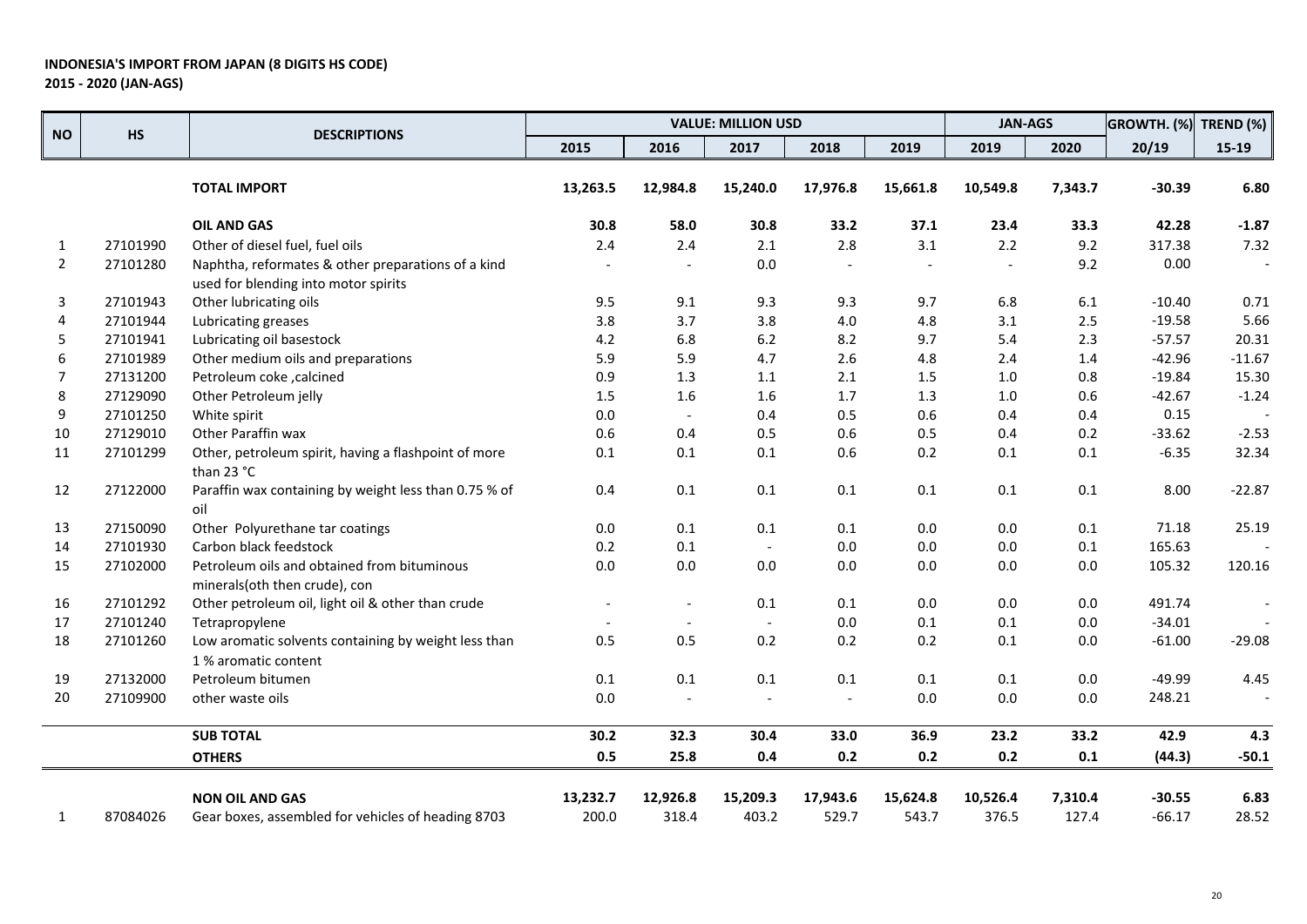|                |          | <b>DESCRIPTIONS</b>                                                                                                               | <b>VALUE: MILLION USD</b> |       |       |         |       | <b>JAN-AGS</b>           |       | GROWTH. (%) | TREND (%) |
|----------------|----------|-----------------------------------------------------------------------------------------------------------------------------------|---------------------------|-------|-------|---------|-------|--------------------------|-------|-------------|-----------|
| <b>NO</b>      | HS       |                                                                                                                                   | 2015                      | 2016  | 2017  | 2018    | 2019  | 2019                     | 2020  | 20/19       | $15-19$   |
| $\overline{2}$ | 98012020 | Motor vehicles for the transport of more than 10<br>person of heading 87.04, of a gross 5 ton < weight< 24<br>ton, IKD            | 209.8                     | 201.5 | 273.5 | 403.8   | 363.8 | 230.8                    | 126.2 | $-45.31$    | 19.67     |
| 3              | 84069000 | Part steam and other vapour turbines                                                                                              | 12.5                      | 14.9  | 14.9  | 43.1    | 33.8  | 24.2                     | 114.8 | 373.94      | 35.69     |
| 4              | 84068100 | Steam turbines and other vapour turbines., output ><br>40 MWother than for marine propulsion                                      | 49.0                      | 72.9  | 35.2  | 87.4    | 183.7 | 106.0                    | 108.9 | 2.72        | 32.65     |
| 5              | 72255090 | Oth than flat-roll product alloy<br>steel, width>=600mm, othunfurther work than cold<br>roll, high speed steel                    | 71.2                      | 94.9  | 175.0 | 246.6   | 237.9 | 160.5                    | 102.4 | $-36.21$    | 40.06     |
| 6              | 84439100 | Parts & acc of printing mach used for printing by<br>means of plates, cyclinder & oth printing components<br>of head 84.42        | 181.2                     | 205.7 | 229.0 | 184.2   | 136.9 | 88.4                     | 98.9  | 11.85       | $-6.49$   |
| 7              | 72083990 | Iron/non-alloy steel in coils, until hot-<br>rolled, width>=600mmpickled; not clad,<br>plated/coated,3mm<=thick>0.17mm,carbo<0.6% |                           |       | 109.1 | 120.7   | 129.7 | 68.5                     | 89.1  | 30.15       |           |
| 8              | 74031100 | Refined copper for cathodes and sections of cathodes                                                                              | 216.5                     | 184.0 | 183.2 | 288.4   | 218.5 | 188.8                    | 87.1  | $-53.86$    | 4.79      |
| 9              | 40118021 | Of a kind use on tractors, machinery of head 8429-<br>8430, forklifts/oth industrial vehicles&machines, rim<br>size>61 cm         | 60.5                      | 49.8  | 40.2  | 67.8    | 80.7  | 47.9                     | 75.7  | 58.12       | 9.25      |
| 10             | 38159000 | Other than the supported catalysts                                                                                                | 23.9                      | 20.9  | 17.1  | 34.0    | 86.2  | 59.0                     | 75.1  | 27.28       | 35.71     |
| 11             | 87032373 | Vans, Of 4WDgasoline of a cylinder 2,000 < cc <=<br>2,500, Not CKD                                                                |                           |       |       | $0.1\,$ | 20.3  | $\overline{\phantom{a}}$ | 69.5  | 0.00        |           |
| 12             | 73041900 | Line pipe used for oil/gas pipelines oth of stainless<br>steel                                                                    | 63.5                      | 31.6  | 61.9  | 58.1    | 72.2  | 21.6                     | 69.4  | 221.57      | 9.03      |
| 13             | 71081210 | Gold in lumps, ingots or cast bars                                                                                                | $\overline{\phantom{a}}$  |       | 99.6  | 284.5   | 169.0 | 144.4                    | 62.3  | $-56.89$    |           |
| 14             | 84314990 | Oth parts suitable use of oth moving, grading,<br>levelling, scraping, excavating, tamping, compacting                            | 88.0                      | 90.5  | 145.3 | 248.8   | 168.6 | 122.2                    | 61.3  | $-49.88$    | 25.99     |
| 15             | 89019036 | Other vessels, for transport motorised of a gross<br>tonnage> 5.000 but <= 50,000                                                 | 57.9                      | 68.9  | 39.5  | 68.9    | 56.7  | 19.1                     | 61.3  | 220.73      | $-0.44$   |
| 16             | 40118029 | Oth kind use on tractors, machinery of head 8429-<br>8430, forklifts/oth industrial vehicles&machines, rim<br>size excee 61 cm    | 86.1                      | 70.8  | 133.7 | 155.0   | 106.5 | 82.3                     | 57.8  | $-29.85$    | 12.84     |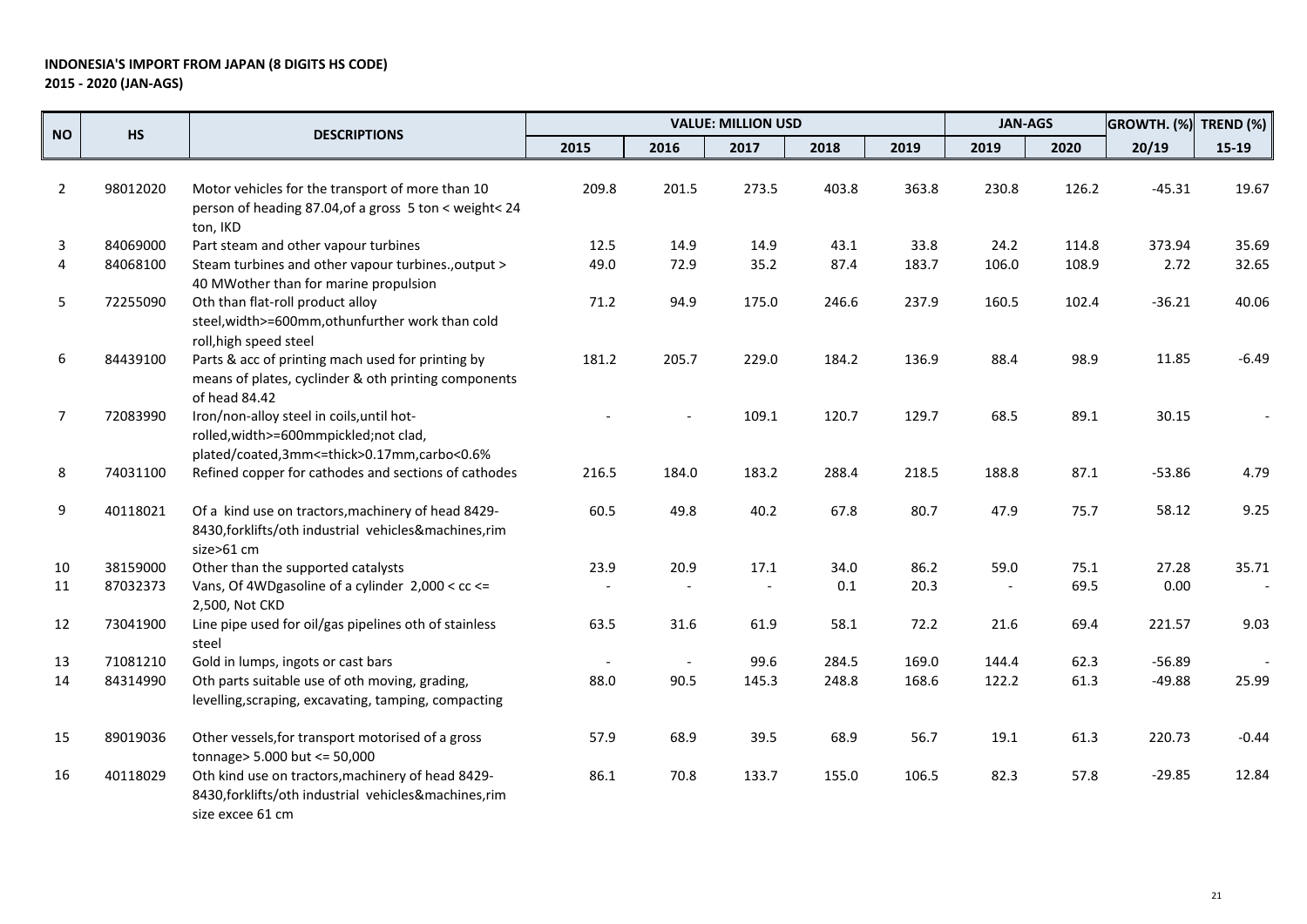|           |           |                                                                                                                                  |                |          | <b>VALUE: MILLION USD</b> |       |       | <b>JAN-AGS</b> |      | GROWTH. (%) | TREND (%) |
|-----------|-----------|----------------------------------------------------------------------------------------------------------------------------------|----------------|----------|---------------------------|-------|-------|----------------|------|-------------|-----------|
| <b>NO</b> | <b>HS</b> | <b>DESCRIPTIONS</b>                                                                                                              | 2015           | 2016     | 2017                      | 2018  | 2019  | 2019           | 2020 | 20/19       | $15-19$   |
| 17        | 98012030  | Motor vehicles for the transport of more than 10<br>person of heading 87.04, of a gross weight > 24 ton,                         | 93.6           | 88.8     | 222.5                     | 178.8 | 56.4  | 29.5           | 56.1 | 90.23       | $-3.08$   |
| 18        | 84073471  | <b>IKD</b><br>Full assembled, spark- reciprocating piston<br>engines, cylinder capacity <= 2000cc, for vehicles of<br>Chapter 87 | 5.7            | 2.8      | $0.8\,$                   | 102.9 | 182.5 | 123.0          | 46.6 | $-62.09$    | 187.10    |
| 19        | 87089980  | Other chassis frames or parts thereof :                                                                                          | 185.1          | 162.2    | 168.0                     | 156.2 | 123.7 | 76.2           | 46.0 | $-39.57$    | $-8.09$   |
| 20        | 85423900  | Other electronic integrated circuits                                                                                             | 91.6           | 103.6    | 80.8                      | 80.0  | 77.9  | 54.5           | 44.8 | $-17.80$    | $-5.65$   |
| 21        | 55021000  | Fibres, Artificial filament tow, of cellulose acetate                                                                            | $\blacksquare$ | $\equiv$ | 67.3                      | 74.6  | 67.9  | 46.6           | 43.5 | $-6.73$     |           |
| 22        | 84821000  | <b>Ball bearings</b>                                                                                                             | 50.3           | 48.7     | 66.9                      | 81.3  | 79.4  | 53.5           | 43.0 | $-19.66$    | 15.32     |
| 23        | 73042490  | Casing and tubing with yield strength less than 80,000<br>psi and threaded end, of stainless steel                               |                |          | 54.8                      | 57.3  | 73.4  | 46.6           | 41.0 | $-12.06$    |           |
| 24        | 87021089  | Other motor coach, bus/minibus, for transport >=10<br>person, g.v.w.> 18 t but <= 24 t, diesel/semi-diesel, not<br>ckd           |                |          | 49.4                      | 80.3  | 82.3  | 50.0           | 40.8 | $-18.53$    |           |
| 25        | 72091790  | Iron/non-alloy steel, in coil cold-rolled of width >=600<br>mmnot coated, >=0.5mm thickness<1 mm of a width<br>$>1.250$ mm       | 69.3           | 63.7     | 81.5                      | 115.0 | 101.3 | 68.3           | 39.2 | $-42.66$    | 14.45     |
| 26        | 81032000  | Unwrought tantalum, including bars and rods<br>obtained simply by sintering; powders                                             | 51.8           | 61.8     | 61.7                      | 69.9  | 44.2  | 29.5           | 35.7 | 21.22       | $-1.91$   |
| 27        | 72091810  | Iron/non-alloy steel, in coil cold-rolled of width >=600<br>mmnot coated& thickness<0.5mm,tin-mill blackplate                    | 73.3           | 59.9     | 87.0                      | 69.8  | 69.8  | 47.1           | 34.2 | $-27.28$    | 0.56      |
| 28        | 87032372  | Vans, Of 4WDgasoline of a cylinder 1,800 < cc <=<br>2,000, Not CKD                                                               | 2.9            |          |                           |       | 11.3  |                | 33.3 | 0.00        |           |
| 29        | 87089999  | Other unassembled fuel tanks; engine bracketsfor<br>vehicles of other than heading 87.03                                         | 62.1           | 66.4     | 68.2                      | 108.8 | 68.9  | 45.3           | 32.8 | $-27.73$    | 7.27      |
| 30        | 85369019  | Connection&contact elements for wires &<br>cables; wafer probers; current >= 16A                                                 | 46.1           | 66.8     | 72.2                      | 68.3  | 59.3  | 40.6           | 32.5 | $-19.84$    | 5.39      |
| 31        | 87032366  | Oth motor car(Station Wagon&sport cars) Of Not<br>4WDgasoline of a cylinder 1,800 < cc <= 2,000, Not<br><b>CKD</b>               | 51.9           | 43.1     | 102.2                     | 152.8 | 139.2 | 109.4          | 31.4 | $-71.31$    | 38.25     |
| 32        | 72082799  | Iron/non-alloy steel in coils, until hot-<br>rolled, width>=600mmpickled; not clad,<br>plated/coated,2mm<=thick>3mm,carbon<0.6%  |                |          | 66.1                      | 79.0  | 85.3  | 56.2           | 31.2 | $-44.49$    |           |
| 33        | 29032100  | Vinyl chloride (chloroethylene)                                                                                                  | 53.3           | 42.3     | 49.3                      | 53.6  | 46.9  | 31.3           | 30.6 | $-2.00$     | $-0.21$   |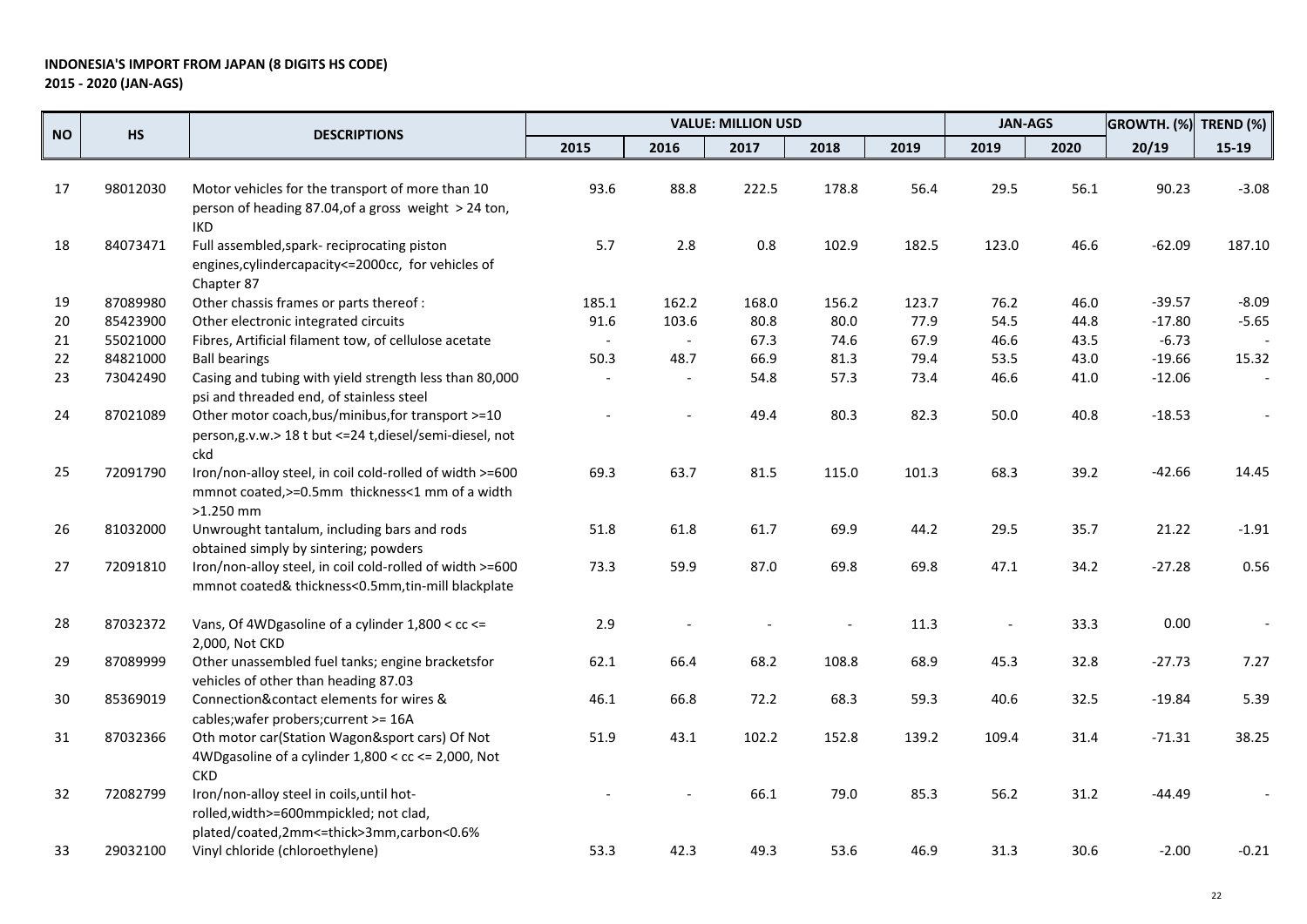|           |           | <b>DESCRIPTIONS</b>                                                                                                                                       |      |       | <b>VALUE: MILLION USD</b> |       |      | <b>JAN-AGS</b> |      | GROWTH. (%) | TREND (%) |
|-----------|-----------|-----------------------------------------------------------------------------------------------------------------------------------------------------------|------|-------|---------------------------|-------|------|----------------|------|-------------|-----------|
| <b>NO</b> | <b>HS</b> |                                                                                                                                                           | 2015 | 2016  | 2017                      | 2018  | 2019 | 2019           | 2020 | 20/19       | $15-19$   |
|           |           |                                                                                                                                                           |      |       |                           |       |      |                |      |             |           |
| 34        | 28431000  | Colloidal precious metals                                                                                                                                 | 4.3  | 4.3   | 6.7                       | 15.4  | 45.6 | 30.9           | 30.0 | $-3.08$     | 82.42     |
| 35        | 72283010  | Bar&rod oth alloy steel;angle,shape§ unfurther                                                                                                            | 75.8 | 80.3  | 89.2                      | 93.5  | 91.2 | 67.3           | 29.7 | $-55.87$    | 5.37      |
|           |           | work hotroll, circular cross sect                                                                                                                         |      |       |                           |       |      |                |      |             |           |
| 36        | 84133030  | Fuel pumps used for engine of motor vehicle designed                                                                                                      | 75.1 | 71.8  | 88.5                      | 113.6 | 74.7 | 46.8           | 26.9 | $-42.59$    | 4.57      |
|           |           | for transport persons (incl station wagon& racing car)                                                                                                    |      |       |                           |       |      |                |      |             |           |
|           |           | or goods                                                                                                                                                  |      |       |                           |       |      |                |      |             |           |
| 37        | 84439990  | Parts and accessories of other printing machinery                                                                                                         | 55.4 | 48.8  | 52.5                      | 49.3  | 50.0 | 38.3           | 26.6 | $-30.53$    | $-1.94$   |
| 38        | 84099949  | Part of vehicle of Chapter 87, oth than carburettor,                                                                                                      | 58.4 | 52.2  | 83.9                      | 130.2 | 55.5 | 36.9           | 26.4 | $-28.45$    | 8.45      |
|           |           | piston& cylinder, exclude of heading 87.01 & 87.11                                                                                                        |      |       |                           |       |      |                |      |             |           |
| 39        | 72071210  | Semi-finish product iron/non-alloy steel slabs<0.25%                                                                                                      | 43.8 | 28.9  | 10.2                      | 11.4  | 30.1 | 4.4            | 26.2 | 493.41      | $-15.46$  |
|           |           | carbon, cross-sect, measuring <twice td="" the="" thickness<=""><td></td><td></td><td></td><td></td><td></td><td></td><td></td><td></td><td></td></twice> |      |       |                           |       |      |                |      |             |           |
| 40        | 87089919  | Other unassembled fuel tanks; engine brackets, part &                                                                                                     |      |       | 50.1                      | 45.8  | 42.0 | 28.0           | 26.2 | $-6.48$     |           |
|           |           | accessories of motor vhcl for vhcl heading 87.01                                                                                                          |      |       |                           |       |      |                |      |             |           |
| 41        | 73051100  | Line pipe of a kind used for oil or gas                                                                                                                   | 4.7  | 65.6  | 14.7                      | 24.7  | 43.2 | 24.8           | 25.7 | 3.50        | 41.20     |
|           |           | pipelines: longitudinally submerged arc welded                                                                                                            |      |       |                           |       |      |                |      |             |           |
| 42        | 84571090  | Machining centres of spindle power > 4 kW                                                                                                                 | 38.9 | 28.1  | 30.4                      | 29.7  | 35.8 | 23.7           | 24.8 | 4.54        | $-1.09$   |
| 43        | 87085026  | Drive axl with differential, w/ or w/o transmission                                                                                                       | 54.5 | 66.8  | 81.7                      | 51.4  | 51.0 | 33.6           | 23.8 | $-29.13$    | $-3.87$   |
|           |           | compansambled for vehicles of heading 8703                                                                                                                |      |       |                           |       |      |                |      |             |           |
| 44        | 72082600  | Iron/non-alloy steel in coils, until hot-rolled,                                                                                                          | 45.2 | 44.7  | 54.6                      | 61.0  | 63.0 | 41.9           | 23.5 | $-43.81$    | 10.25     |
|           |           | pickled, width>=600mm, 3mm>=thick< 4.75mm; not                                                                                                            |      |       |                           |       |      |                |      |             |           |
|           |           | clad, plated/coated                                                                                                                                       |      |       |                           |       |      |                |      |             |           |
| 45        | 72044900  | Oth than waste&scrap, ferrous tinned                                                                                                                      | 28.6 | 26.6  | 16.0                      | 26.3  | 48.1 | 29.2           | 23.0 | $-21.13$    | 10.84     |
|           |           | iron/steel,turnings, shavings&similar, whether or not                                                                                                     |      |       |                           |       |      |                |      |             |           |
|           |           | in bundles                                                                                                                                                |      |       |                           |       |      |                |      |             |           |
| 46        | 73181510  | Other screws and bolts, whether or not with their nuts                                                                                                    | 92.8 | 111.3 | 73.9                      | 68.9  | 54.6 | 36.1           | 23.0 | $-36.22$    | $-14.28$  |
|           |           | , or washers having a shank of an external diameter <=                                                                                                    |      |       |                           |       |      |                |      |             |           |
|           |           | 16 mm                                                                                                                                                     |      |       |                           |       |      |                |      |             |           |
| 47        | 90318090  | Oth instruments, appliances and machines, other cable                                                                                                     | 59.5 | 49.8  | 37.9                      | 56.0  | 47.2 | 32.9           | 22.9 | $-30.27$    | $-3.39$   |
|           |           | tester                                                                                                                                                    |      |       |                           |       |      |                |      |             |           |
| 48        | 76071900  | Other aluminium foil alloy not rolled but not worked                                                                                                      | 23.4 | 23.3  | 26.0                      | 27.4  | 29.8 | 21.0           | 22.9 | 8.80        | 6.69      |